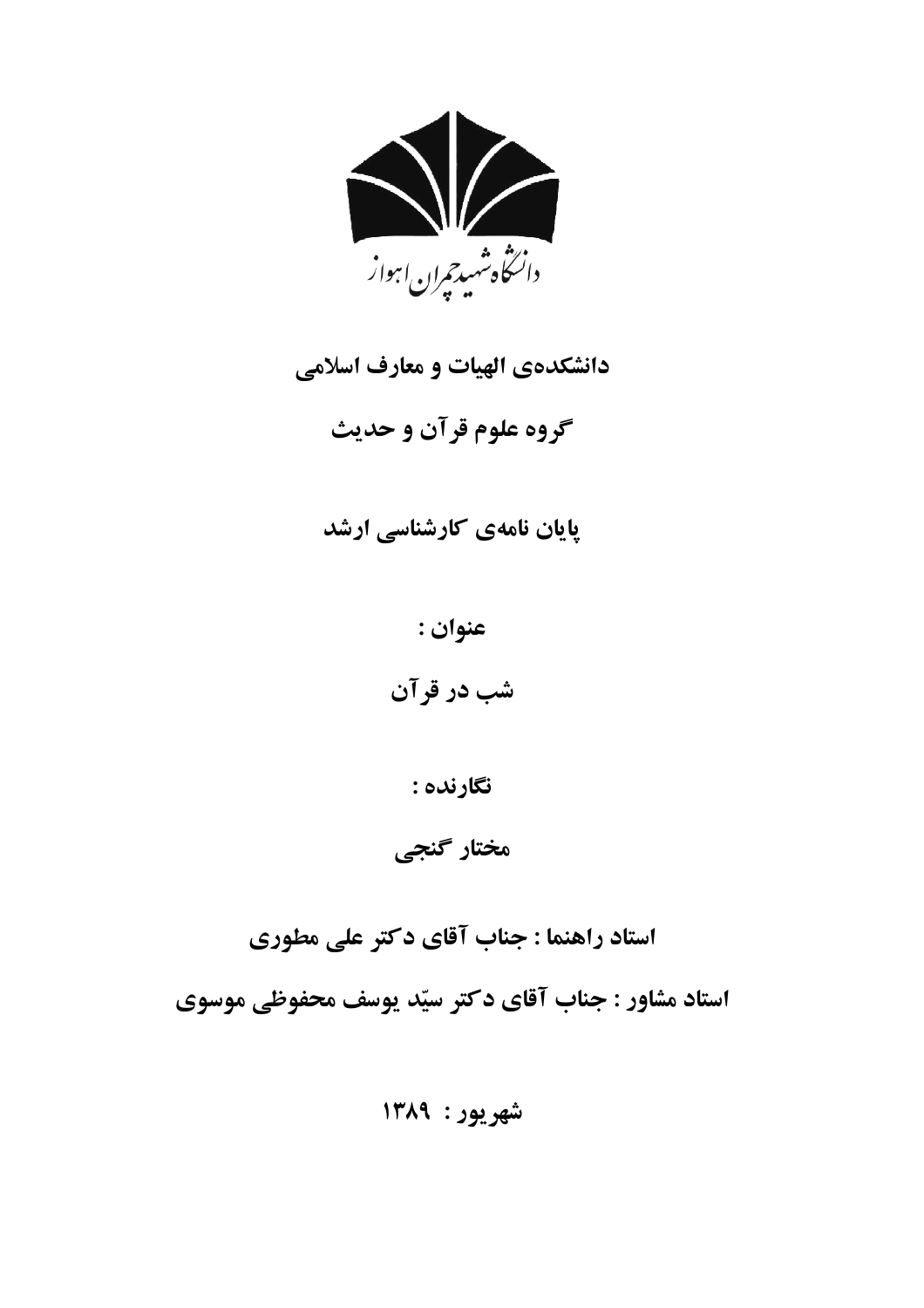1-1- مقدمه

سیاس ذات مقدّس خداوندی را سزد که وصف از حقیقت شناسایی او مانده و بزرگواری او خردها را از درک کُنه ذاتش بازداشته ، پس به کُنه اقتدار عظمـت بـی ماننـدش راهـی نیافتنـد ؛ اوست پروردگار پر حقّ و آشکار ، پرحقّ تر و آشـکار تـر از آنچــه دیــدگان مـا آن هــا را دیــده و مىبيند ....'

بعد از حمد و ثنای خداوند ، از آن جبا کـه قبر آن مجبـد مــژده ی رحمـت اسـت و نــور هدایت؛ فرو فرستاده از سوی کسی است که نور وجودش همه ی تاریکی ها را روشن نموده و به دست فرستاده ا ی به ما رسیده که با معنو بّت ویسان روشینش زواسای تیاریکی جهیل جامعیه ی بشریّت را فرا گرفته ، دعوت حق را برای همگان تا روز قیامت عیان نموده و بعد از ابلاغ رسـالت خود نیز ادامه ی این راه را بر عهده ی جانشینان بر حقّش ، یعنی امامان معصوم (علـیهم الـسلام ) قرار داده است . امّا اكنون كه امام زمان ما در پس پرده ي غيبت به سر مي برند و چشمان ظاهر ما از دیدن روی زیبا و سراسر معنویّت ایشان بی بهره اند ، تکلیف ما در برابر خداوند چیــست ؟ أیــا برای احیا<sub>ی</sub> دین ، می بایست دست روی دست گذاشت و منتظر ظهور نشست ؟ یا هـر کـس بـه فراخور حال خود بايد كه در مقابل دين انجام وظيفه نمايد ؟ جواب قطعي و مسلّم همـان انجـام وظيفه ، در هر شرايطي است . از اين رو هر چند عالمان ديني با جديّت تمام به تفقّه در امر دين و قرأن كريم مي يردازند امّا اين امر ، انجام وظيفه را از گردن ديگران ساقط نمي گرداند و هر كس در هر شغل و مقامی می بایست بنا بر توانایی خود از دین حق دفاع نماید ، بـه خـصوص در ایــن برهه ی زمانی که پیشرفت چشم گیر علوم تجربی و جلوه ی ظاهر فریب این علم در محسوسات، باعث جذب افراد زیادی از انسان ها به سوی این علم و تولیداتش شده است . بــه طــوری کــه از حقيقتي والاتر ، يعني دين خدا و انجام وظيفه شان در برابر پروردگار خود كه هدف از أفرينش

١– بهشتي محمّد ، نهج البلاغه ، خطبه ي ١٥٥ .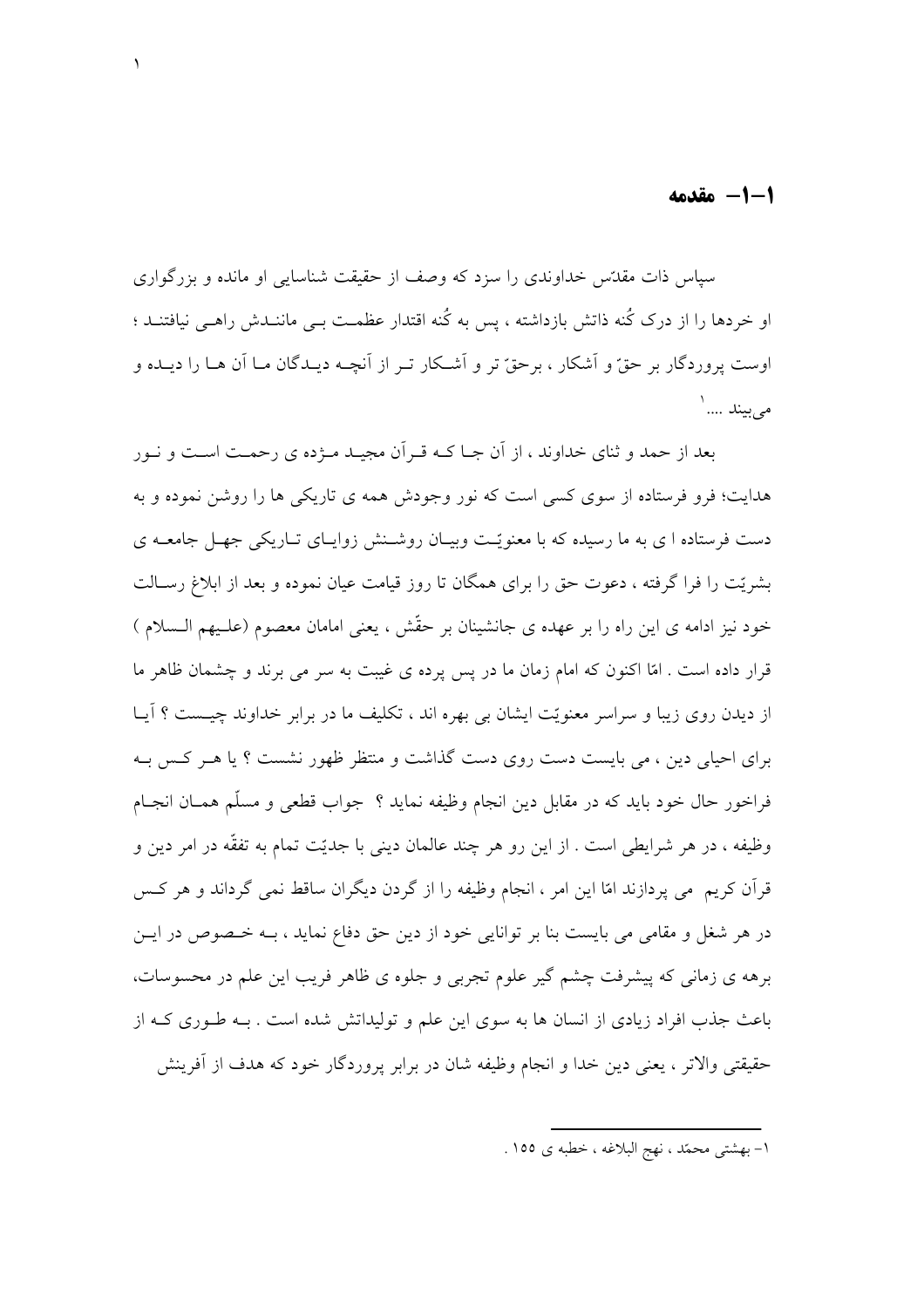انسان است ، غافل مانده اند . در این میان ما امّت پیامبر آخرالزمان (ص) در برابـر قـرآن کـریم و دین خدا وظیفه ای بس بزرگ تر و سنگین تر داریم .

بنا بر این مقدَّمه و وظیفه ای که در این دوره از تحصیل دارم ، بـر آن شــدم تــا در قالــب تحصیل هم که شده این امر را توفیقی الهی دانسته و با اشتیاق هر چه تمام تر به انجـام ایـن مهـم بیردازم . در این میان دوست داشتم از دریای بی کران علوم قرآنی بنــا بــر اهمیّــت فــوق العــاده ی زمان در مکتب اسلام ، موضوع شب را در کلام خداوند یعنی قرآن مجید بررسی نمایم .

شاید بتوانم اهمیّت این موضوع را در گفتار الهی به صـورتی منفـکّ از کتـاب خداونــد و تفاسیر در اختیار یویندگان راه حقّ قرار دهم و در نتیجــه بــه لطـف خداونــد تــأثیر ســزاواری بــر استفادهی معنوی بیشتر از شب که نیمی از عمر ما انسان ها را تشکیل مـی دهـد داشــته باشــم . از خداوند متعال مي خواهم كه مرا در انجام هر چه بهتر اين امر ياري فرمايد . « انْ شاءَ اللَّه »

### 2-1- هدف از انجام این تحقیق

در این تحقیق که به روش کتاب خانه ای انجام گرفتـه ، سـعی بـر آن داریــم کــه بعــد از روشن نمودن معنای لغوی کلمه ی « لَیْل » در چند فرهنگ لغت ، تعریفی از شب ، اصطلاحی کـه در مقابل روز به کار می رود را ارائه نماییم . واین که فلسفه ی وجودی شب را از نظر قرآن کریم بیابیم و به بررسی آثار وجودی این نعمت بزرگ خداوند از نظر جسمانی و روحانی بـرای انـسان بيردازيم و روشن نمايم آيا انسان بدون وجود اين نعمت الهي قادر بر ادامه ي حيات مي باشــد يــا خیر ؟ یا با استفاده ی کم تر از آن دچار چه مشکلاتی می گردد . همچنـین اشـاره ای بــه نعمتــی گران بها در شب که همان خواب و آرامش شبانه می باشد بنماییم . علاوه بر آن انواع شب هـایی که در قرآن کریم مطرح شده اند را به تصویر بکشیم تا آن شب ها و چگــونگی ســیری کردنــشان توسط اولياء خدا را در زندگي خود الگو قرار دهيم . در ضمن مي خواهيم خـود شـب را از نظـر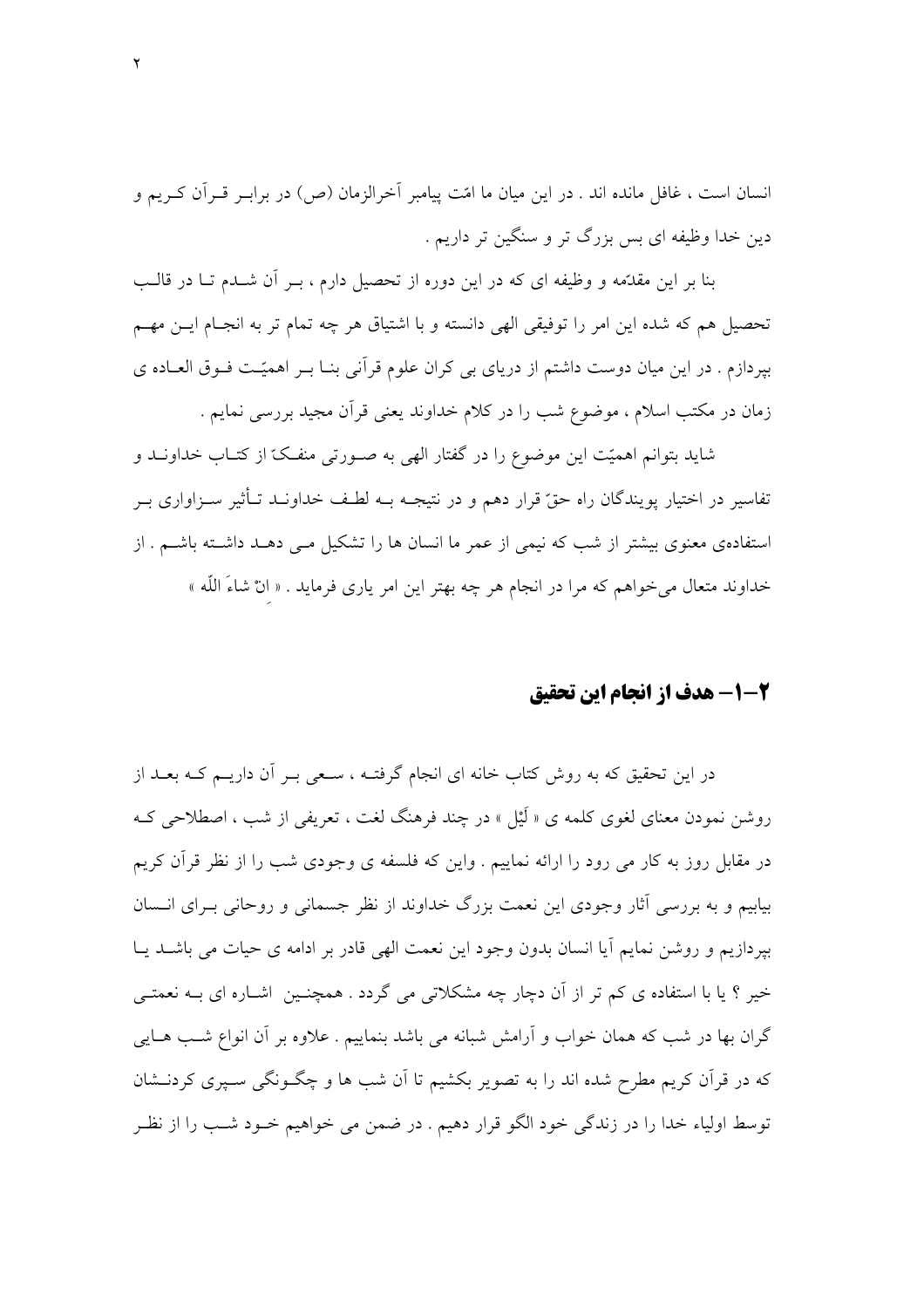زمانی مورد بررسی قرار دهیم تا به اهمیّت قسمت های مختلف آن پی ببریم و اسـتفاده ی معنــوی بيشتري از أن ببريم . «انْ شاءَ اللّه»

#### 4-1- ضرورت انحام اين تحقيق

با توجّه به اهمیّت زیادی که وقت و زمان در دیــن اســلام دارد و بــا توجّــه بــه تأکیــدات فراوانی که در قرآن کریم بر استفاده ی هر چه صحیح تر آدمـی از زنــدگی دنیــوی بــرای نیــل بــه درجات معنوی بالاتر در آخرت شده است و از آن جا که زندگی فرصتی است بس گران بهـا کــه برای هر کس یک بار تجربه می شود و غالباً تکرار نمی پذیرد ، باید برای استفاده ی هر چــه بهتـر از آن برنامه ریزی نمود و در این کار هرگز نمی توان از مسأله ی شب به سـادگی گذشــت . زیــرا آن نیمی از بھترین اوقات ما را تشکیل می دھد . با کسر دوران کـودکی و نوجـوانی کـه غالبـاً در سرگرمی ها و بازی های کودکانه به سر می رود و به عنوان مقدّمه ای برای شروع جــدّی زنــدگی است و دوران پیری که دوران سستی واحتیـاج اسـت و دیگـر خبـری از آن نــشاط و روحیّـه ی جوانی برای انجام کارهای بزرگ و مؤثّر در زندگی نیست ، می بینیم فرصـتی انــدک بــرای توشــه برداشتن برای راهی بس دشوار که در لا به لای همـین زنـدگی دنیـوی انتخـاب مـی شـود بـاقی می ماند که نیمی از آن فرصت اندک را روزشامل می شود که ما را سخت سرگرم امور روزمــرّه ی زندگی و پرداختن به امور دیگران می نماید . در ایـن میـان تنهـا انــدک زمـانی بـرای خلــوت بـا خویشتن باقی می،ماند و اَن همان شب هایی است که به سرعت برق و باد می گذرد ، چه ما قــدر أن ها را بدانيم و استفاده كنيم و چه أن ها را به بطالت بگذرانيم .

این تحقیق بر آن است تا با سیر در آیات قرآنی و سیره ی اولیای خدا و کتـب تفاســیر ره آوردی زیبا گرد آورد ، باشد که با مطالعه و تفکّر در این آیات گامی موثّر در کـسب رضـای الهـی برداريم . « انْ شاءَ اللَّه »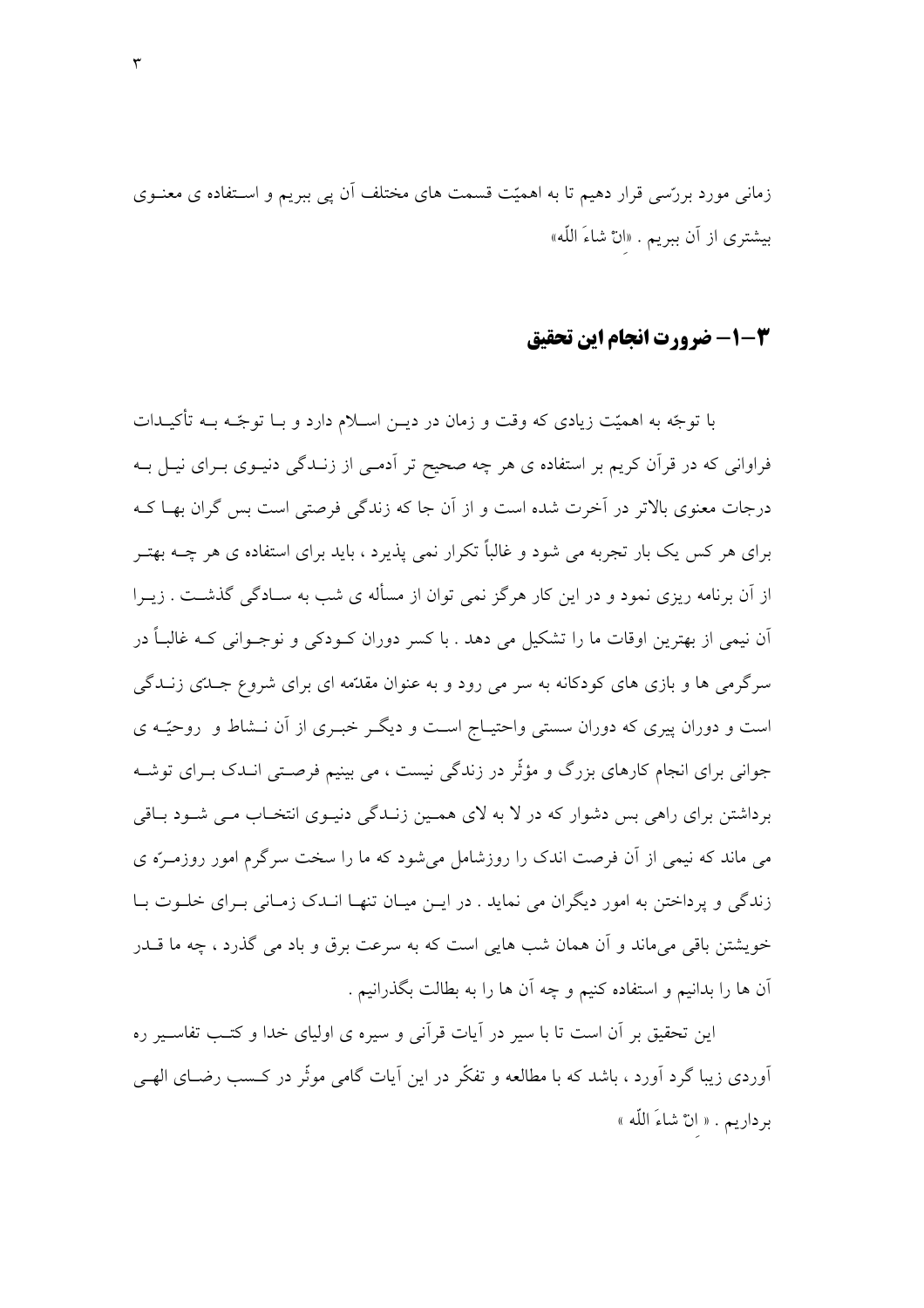### 4-1- پیشینه ی تحقیق دریاره ی شب در متون گذشته و حال

شب همراه همیشگی انسان ها ، از اولین بوده و تا آخرین نیز خواهد بود ، زیــرا خداونــد سنّتی دارد و طبق فرموده ی خودش تغییر و تبدیلی در سنّت او نخواهد بود . بشر در گذشته های دور نمبی توانسته افکار خود را ماندگار کند و به نسل های بعدی منتقبل نمایید ، امّیا یا پیشرفت نسبی در این زمینه توانست با سنگ نوشته ها ً مفاهیمی را به نسل های بعد منتقل نماید . موضـوع شب نيز از اين قاعده مستثنى نيست . وقتـي بــه متــون قــديـم بــه خــصوص متــون مــذهبي توجّــه می نماییم می بینیم که این موضوع مورد توجّه انسان ها بوده و به آن اهمّیت خاصّی داده انــد و در باره ي آن به انحاء مختلف نوشته اند . چون تحقيق ما از بُعد مذهبي است ، بايـد از همـين منظـر سوابق موضوع تحقیق پی گیری نماییم .با مطالعه و رجوع به تفاسیر قرآن ، کتابهایی که در زمینه سنّت پیامبر (ص) و دیگر پیـامبران خداونــد و امامــان معـصوم ( علــیهم الــسلام ) نوشــته شــده ، كتابِهاي تاريخ اسلام و ساير مذاهب ، كتب احاديث ، كتب فقهي و … مي بينيم كه شب جلوگـاه ویژه ای دارد .در عصر کنونی که عصر رسانه های گروهی است وقتـی بـه شـبکه هـای اینترنتـی مراجعه می کنیم شواهدی رامی بینیم که بشر امروزی نیز از مناظر مختلف علمی ،مذهبی و …. بــه بررسی مسأله ی شب پرداخته است و در این زمینه به نوشتن مقالات و کتاب ها اقدام نمــوده کــه می توان به عنوان مثال به عناوینی ماننـد : اسـرار شـب ، انـسان و اسـرار شـب ، آرامـش شـب ، پرداختن به انواع شب در فرهنگ ها و مذاهب مختلف دنیا اشــاره نمــود ، مــثلاً در فرهنـگ هــای اسلامی به شب قدر ، شب معراج ، شب و علی (ع) ، نماز شب ، اخـتلاف شـب و روز ، اسـرار آسمان شب و .... اشاره نموده اند .

در متون عربی امت مسلمان عرب زبان تحقیقات زیادی پیرامون مسائل مـذهبی و ارتبـاط آن ها با شب های مقدّتس دیده می شود که این مطالب تقریباً با مطالب ارائه شده به زبـان فارسـی یکی هستند . با مراجعه به سایت های انگلیسی زبان ، می بینیم کـه روی عنـاوینی ماننـد کـار در شب ، مضرّات کار در شب ، سرطان و کار در شب ، ایست قلبی و کـار در شـب ، تــأثیر کــار در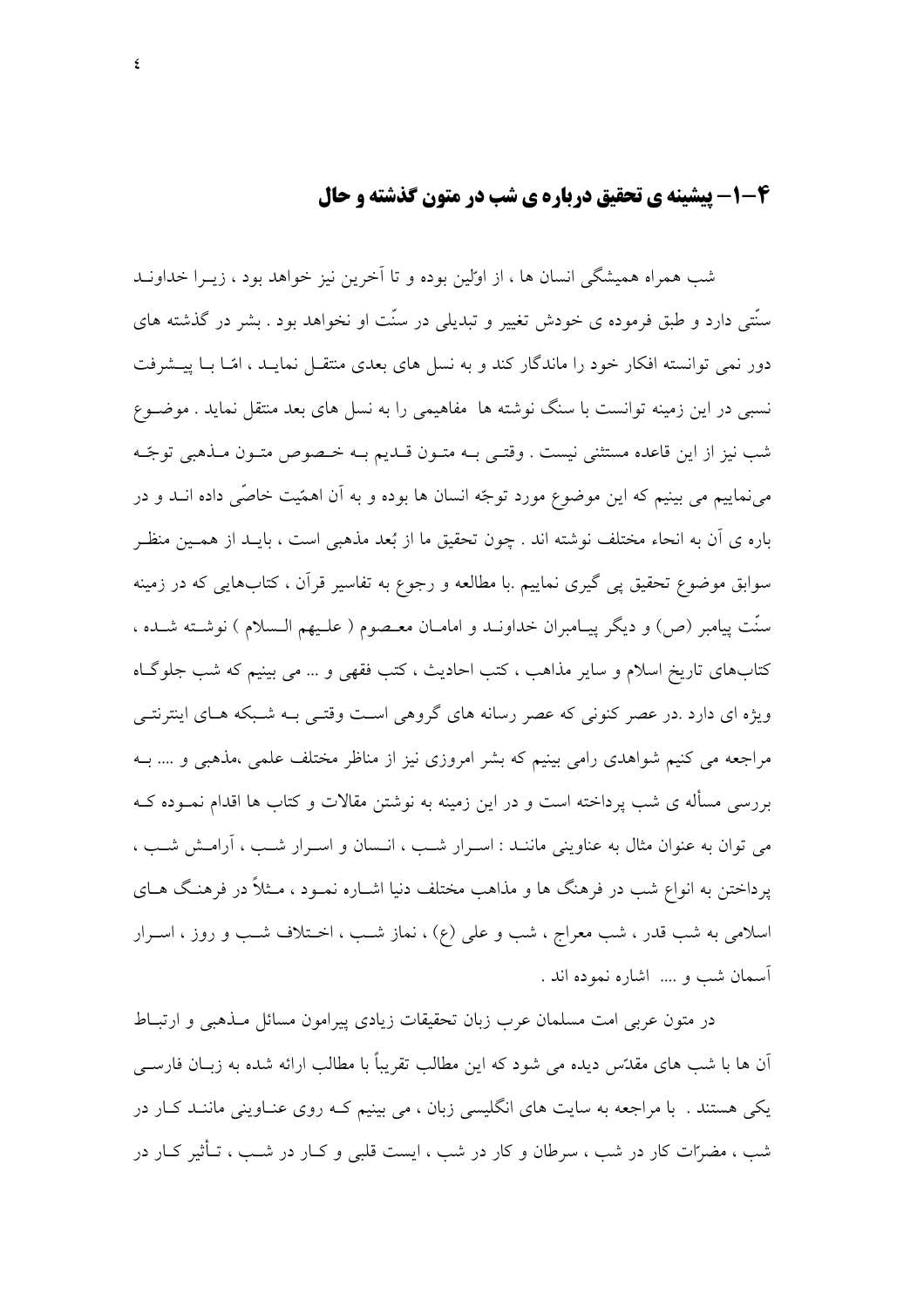شب بر زندگی ، بی خوابی در شب ، بی خوابی و افسردگی ، بی خــوابی و خودکــشی و...تحقیــق شده است .

لَيْل متضاد نَهار و اصل اَن لَيْلاة است ابن الاعرابي چنين سروده « في كُلِّ يَوْم ماوكَلَ لَيْلاة» و مدّت أن از غروب خورشيد تا طلوع صبح صادق و يا تا طلــوع خورشــيد اســت مــصغّرش لَيْلَــة میباشد و فراء می گوید لَیْلَة در اصل لَیْلیَة بوده و به همین خاطر « لَیَیْلَةْ » مـصغّر آن اســت ماننــد «اَلْكَيْكَةْ لِلْبَيْضَةْ» ، كه اصل آن « اَلْكَيْكِيَةْ » بوده و جمعش « اَلْكَياكى » اسـت . جمـع لَيْــل را لَيــال گرفته اند که غیر قیاسی است زیرا توهّم نموده اند که مفردش لَیْلاة باشد .

لَیْلَةْ لَیْلاء طولانی بودن و شدّت سختی را می رساند یا شدّت تاریکی را و زن نیز که لَیْلـی نامیــده شده بدان جهت است .`

« لَيْل و لَيْلَة » هر دو به يک معنى است . به قولى لَيْل مفرد است بــه معنــي جمــع و لَيْلَــة براي واحد است ولي در قرأن هر دو براي مطلق(به معنى اسم جنس) أمده اند . مانند « تُولجُ اللَّيْلَ في النَّهار »( آل عمران/ ٢٧ )

« و اُحلَّ لَكُم لَيْلَةَ الصِّيام الرَّفْثُ الى نسائكُمْ » ( بقره / ١٨٧ ) جمع اّن در قرآن لَيالي است . « سیروافیها لَیالیَ و اَیّاماً آمنینَ » ( سبا / ۱۸ )<sup>۲</sup>

لَيْل : لَيْل و لَيْلَة ۖ گفته مى شود و جمع اَن لَيال و لَيائل و لَيالات مى باشد و گفته شده لَيْــلٌ أَلْيَلُ ولَيْلَة لَيْلاء و گفته اند اصل لَيْلَة كلمه ى لَيْلاة است به دليل تصغيرش بر لُيَيْلَة و جمع اَن لَيال "

١– زبیدی ، تاج العروس ، ناشر : دارالفکر للطباعة و النشر و التوزیع ، بیروت ١۴١۴. هـ . ق ، جلد پانزدهم ، زیر لغت أيْل . ۲– قرشی سیّد علی اکبر ، قاموس قرآن ، انتشارات دارالکتب الاسلامیّة ، تهران ،۱۳۵۲ هـ . ش، جلد ینجم ، زیر لغت «لَیْل» ٣- راغب اصفهاني ، مفردات ، تحقيق : محمّد سيّد كيبلاني ، انتشارات دارالمعرفة ، بيروت ، لبنان ، بي تا .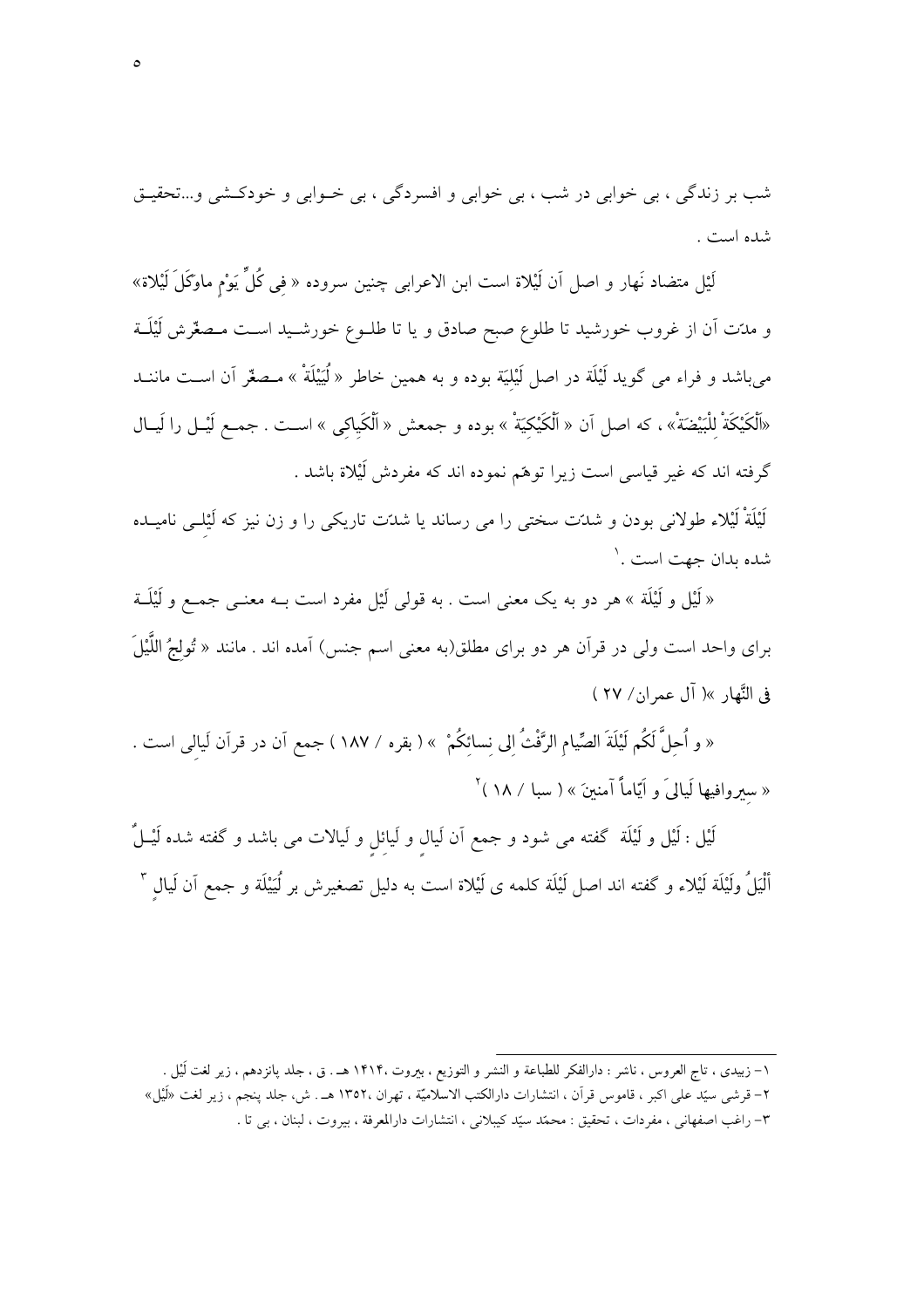لَيْل که مفرد اَن هم همان معنى جمع را مى دهد و مفردش لَيْلَة مانند تَمْرَة و تَمَــر و بــه لَيــال جمــع بسته شده با افزودن « ي » به آن مانند اهل ، اهال گفته مي شود . اصـل آن لَـيْلاة بـوده و الـف و ة حذف گردیده . زیرا مصغّرش لُیَیْلَة می باشد . ولَیْلٌ ٱلْیَلٌ : شدّت تاریکی را می رساند . `

#### 5-1-تعريف شب

به مدّت فاصله از غروب آفتاب تا طلوع صبح صادق گویند . قرار داشتن قسمتی از کره ی زمـین در تاریکی سایه ی قسمت دیگر زمین ، هنگامی که آفتاب زیر افق پنهان باشد . ــــ شــب : مقابــل روز . ـ شب : مدّت زمانی است که شعاع آفتاب به جانبی از زمین که پشت به آفتاب دارد نرسـد و به سبب واقع شدن در سایه ی خود ، تیرگی بر آن قسمت از زمین پرده افکند . ـ نیمـی از ٢٤ ساعت که زمین حرکت وضعی کند . این نیم در حدود خط استوا برابر است و متعادل و هر چـه از خط استوا دورتر شویم ، این تعادل کم تر خواهد بود ؛ تــا اَن جــا کــه در دو قطـب شــمال و جنوب تفاوت به شش ماه شب و شش ماه روز می رسد مگـر در دو اعتـدال بهـاری و پـاییزی . شب بر مدّت زمانی اطلاق می گردد که از تاریک شدن هوا تا روشن شدن است و عموماً قریـب نیم ساعت بعد از غروب است تا نیم ساعت بعد از صبح صادق . ــ در علم هیأت ، مــدّت بــودن اّفتاب در تحت الأرض كه از غروب تا طلوع است را شب گویند .<sup>۲</sup>

۲– سعیدیان عبدالحسین ، دایرهٔ المعارف بزرگ نو ، چاپ سوّم ، ناشران : علـم و زنــدگی \_ آرام ، تهـران ، زمـستان ۱۳۸۸ ، جلد ششم ، ص ٤٨٧٣ .

١– جوهري ، الصَّحاح ، تحقيق : احمد عبدالغفور العطَّار ، چاپ چهارم ، ناشر : دارالعلم للملايين ، بيــروت ، لبنــان ، جلــد پنجم ، ص ۱۸۱ .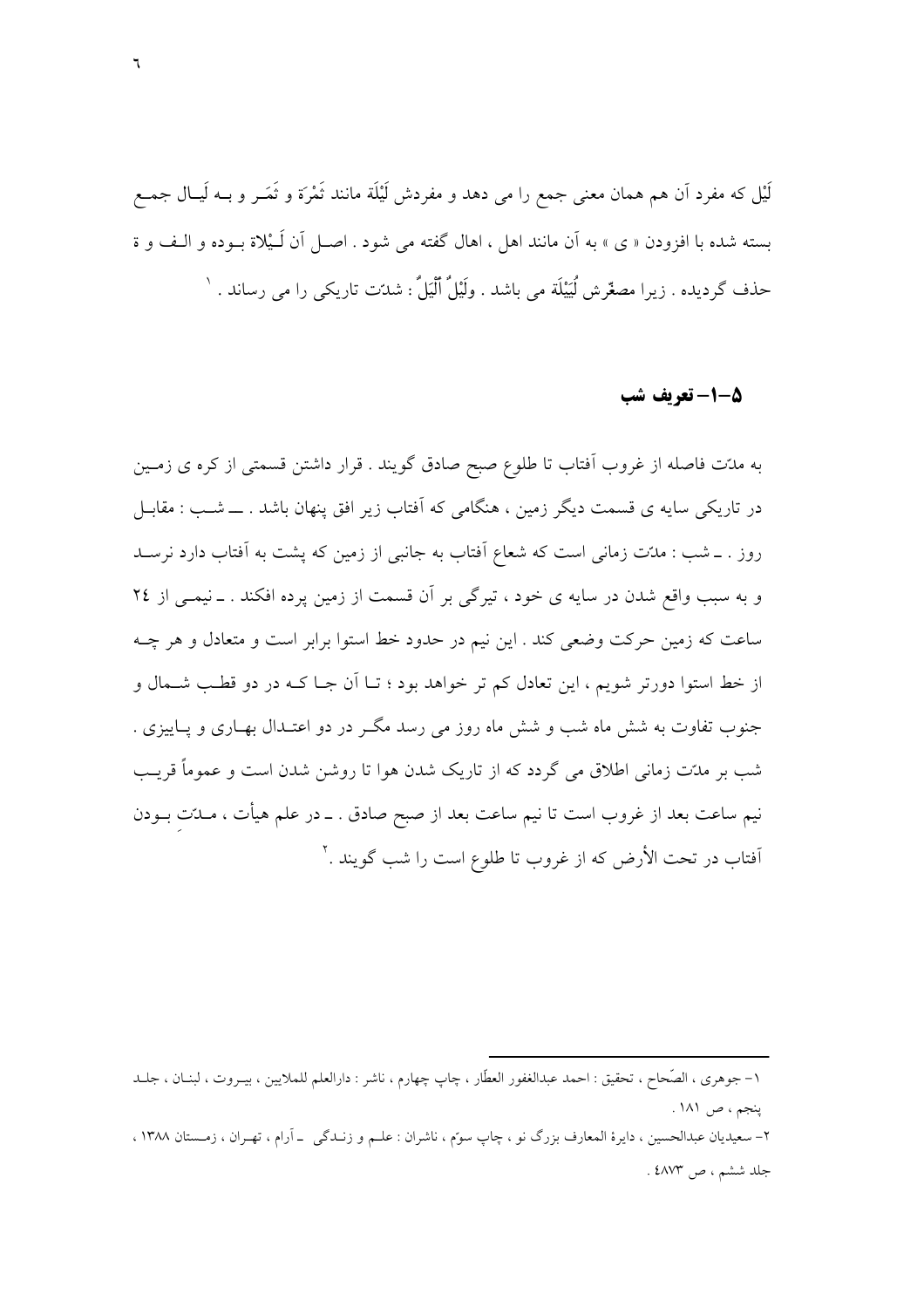## ۶-۱- پیدایش شب و روز 1-6-1- منظومه ی شمسی

علم ستاره شناسی ثابت کرده است که خورشید دارای مجموعه ای از ستاره ها و ماه ها و ستاره های دنباله دار است که همیشه آن را دنبال می کنند و مقهور نیروی جاذبـه ی آن هــستند و این باعث شده است که اَن ها در مداری بیضی شکل همیشه به دور اَن بچرخند و همه ی اعضای این مجموعه با حرکت خورشید مجموعاً از جایی به جای دیگر منتقل می شوند . خلاصه این کـه منظومه ی شمسی با سرعتی محدود در فضا در جهتی مشخص در حرکت است . سـرعت ایــن گردش در حدود ۷۰۰ کیلومتر در ساعت می باشد و یک گـردش کامـل آن بــه دور مرکـز خــود حدود ۲۰۰ میلیون سال نوری به طول می انجامد . جالب این جاست که دانشمندان ستاره شـناس تا اوایل قرن پستم ، این جرکت و سمت و سوی آن را نمی شناختند . امّا باید گفت مطلب این آيه در زمان پيامبري رسول خدا (ص) بيان شده در حـالي كـه او و قــومش چيــزي از ايــن رازهــا نمى دانستند .

واژه های شَمْس ، اَرْض ، نُجوم ، کَواکب و شُهُب ، الفاظی هستند که به طور متعدّد در قرآن کریم اَمده اند . شَمْس ٣٣ بار ، أَرْض ٤٦١ بار و قَمَر ٢٧ بار در قرآن کریم ذکرشده است و این هــا هر کدام یک عضو از منظومه ی شمسے مے پاشیند و خبود منظومیه ی شمسبے یکے از هیزاران مجموعه ای است که هستی از آن تشکیل شده،ما بعضی از حقایق آن را می دانیم زیرا درآن زندگی مي كنيم.

منظومه ی شمسی دارای ستارهای بزرگ به نام خورشید می باشد کـه مرکـز آن را اشــغال نموده و سیّاراتی اطراف اَن ، در خطّی واحد از غرب به شرق در حال گردش انــد ؛ ایــن ســیّارات عبارتند از : عطارد ، زهره ، زمین ، مریخ ، مشتری ، زحل ، اورانوس ، نیتـون ، پلوتـون و ســیّاراتی جدید ( زینا ، سریس ، چارون ) و حجم هر کدام از این ها متفاوت است .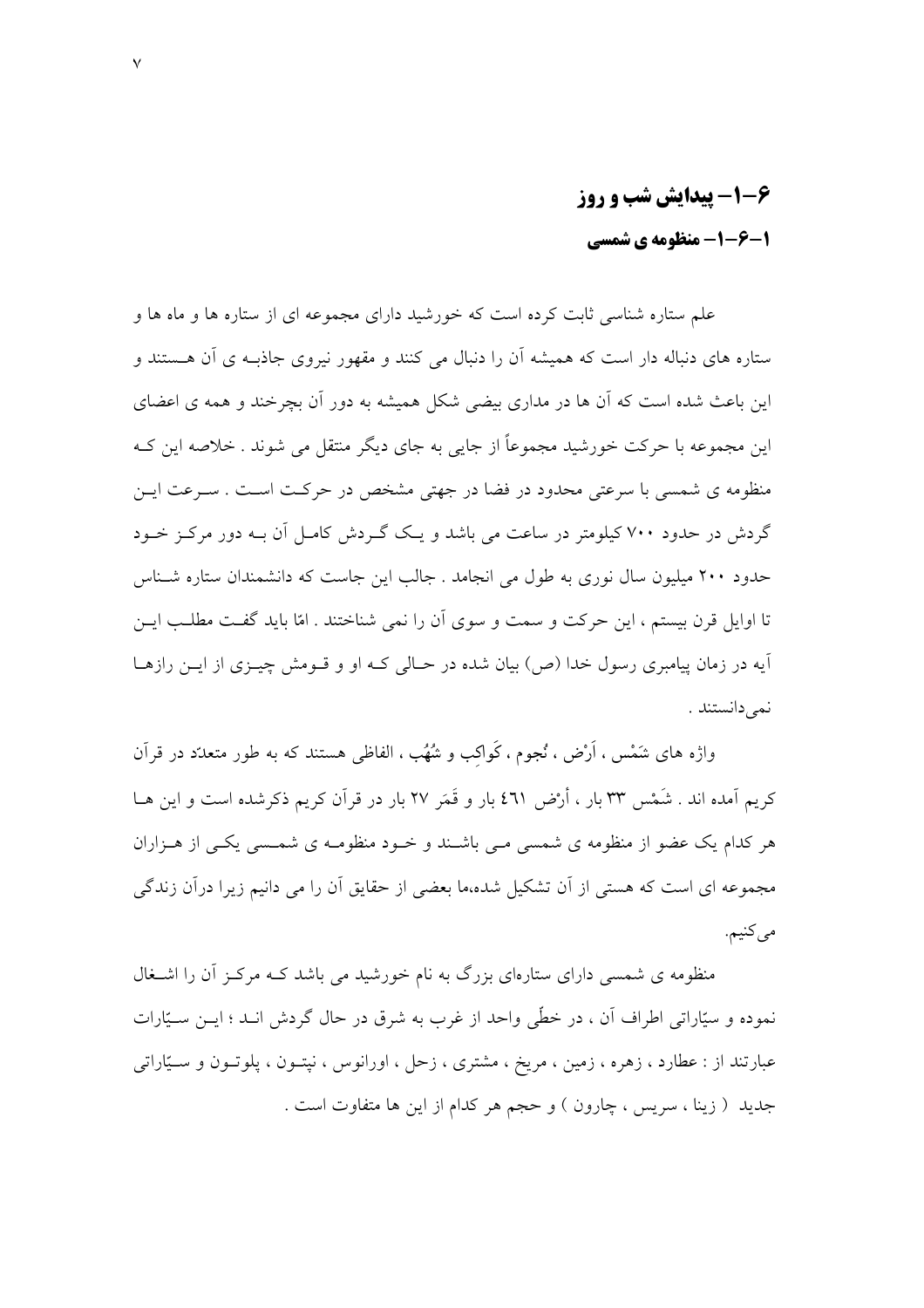ماه به دور زمین در چرخش است و این حرکت خود را در هر یک ماه قمری ، یـک بــار انجام می دهد ؛ در همان حال زمین هم به دور خورشید در گردش است ؛سرعت گـردش مـاه بــه دور زمین به ۳۳۰۰ مایل در ساعت می رسد ؛ زمین ۸۰ بار بـزرگ تـر از مـاه اسـت و مـاه تقریبـاً ۲٤۰۰۰۰ کیلومتر از زمین فاصله می گیرد .

همچنین ماه به سرعت در محور خود در چرخش است ، امّا با این حال روز آن از روز ما طولانی تر است . و طول شب و روز ماه در هر گردش کامل تقریباً به دو هفته می رسد ، یعنی هر ماه قمری نصفش شب و نصفش روز است. ۱

به نظر نگارنده از نظريّه ي علمي فوق مي تـوان چنـين نتيجـه گرفـت ، همـان طـور كـه گردش ماه به دور خورشید باعث به وجود آمدن شب و روز مـی شـود ، گـردش زمـین بــه دور خورشید باعث می شود که گاهی رو به خورشید و گاهی پشت به خورشید قرار گیرد و باعث بـه وجود آمدن شب و روز در کره ی زمین شود . و این مطلب اگرچــه اکنــون بــسیار ســاده بــه نظــر می آید ، امّا در گذشته مردم زمین را مسطّح و مرکز عالم می دانستند و مــی پنداشــتند کــه گــردش خورشید به دور زمین باعث به وجود آمدن شب و روز می گردد . امّا این آیه از قرآن کریم اشــاره به حرکت خورشید در مسیر مشخّص خود دارد . در ادامه خداونـد مـی فرمایـد :« و مـاه را منـزل هایی قرار دادیم .» ( پس / ۳۹ ) این آیه اشاره به حرکت ماه در مسیر مشخّص خود دارد و بیـانگر وجود نظم درجهان هستی می باشد و گوشه ای از این نظم باعث بـه وجـود آمـدن شــب و روز مي گردد كه آن حاصل حركت منظّم زمين و خورشيد است .

برخی دیگر شب و روز را چنین وصف نموده انــد : شــب و روز نــامی اسـت بــرای ســاعاتی مشخّص از حرکت خورشید و ماه که در آسمان قرارگرفته اند و یا روز تنها نامی اسـت بـرای دیــدار خورشید ما بین طلوع سپیده تا غروب خورشید ، و این شب و روز مختّص این دنیاست و آخرت را خداوند با روز قیامت شروع می نماید و در آن جا خورشید و ماهی نیست و صبح و عصری نیست

١– محمَّد اسماعيل ابراهيم ، القرآن و اعجازه العلمي ، ناشر : دارالفكرالعربي ، بي تا ، ص ٧١ تا ٧٥ .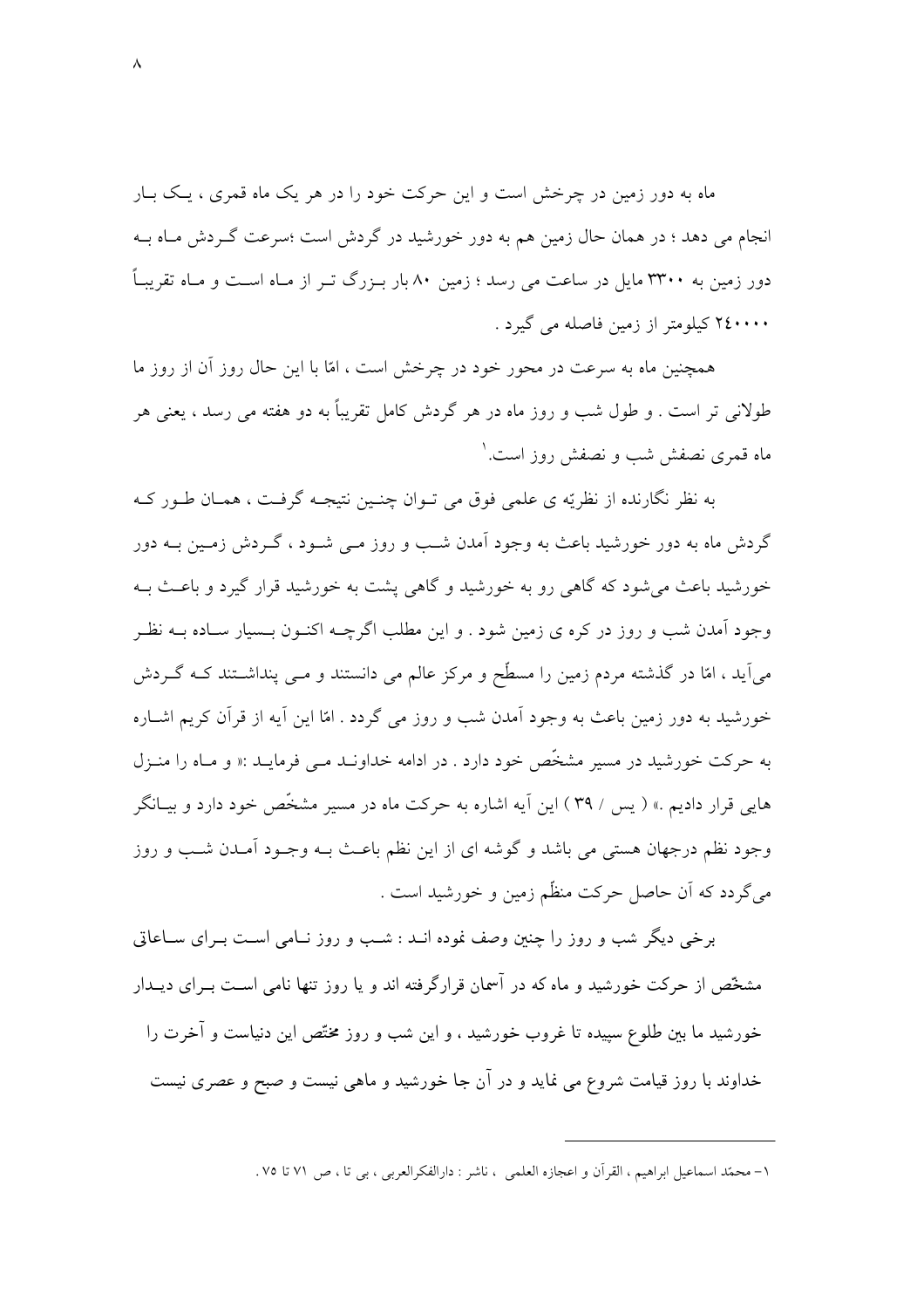زيرا خداوند تعالى مي فرمايد : « ولايَزالُ ٱلّذينَ كَفَرُوا في مرْيَة منْهُ حَتّى تَأْتِيَهُمْ الـسّاعَةُ بَعْتَـةً أَوْيَأْتِيَهُمْ عَذَابُ يَوْمٍ عَقِيمٍ » ( حج / ۵۵ )

« و کسانی که کفر ورزیدند ، پیوسته نسبت به این قرآن در شکّ و ریب اند تــا بــه ناگــاه ساعت (مرگ) آن ها فرا رسد ، یا عذاب روز نازا ( روز قیامت که هیچ چیز قابل جبـران نیــست ) به سراغشان أيد .»

روز قیامت به این خاطر «یَوْمٌ عَقیمٌ » نامیده شده که شب<sub>عی</sub> به دنبال آن نیست و وجود شب و روز در این دنیا تنها به خاطر مصالح بندگان است و شکّی نیست کـه آن دو نیــز فــانی و از بــین رونده اند . زیرا یکی از علامت های قیامت به خاموشی گراییدن خورشید است. <sup>۱</sup>

#### 2-6-1- آيا شب اوّل به وجود آمده يا روز ؟

پیش از این در مورد نحوه ی پیدایش شب و روز و این که ساعات شب و روز حاصل تغییر مکان خورشید و ماه ( و زمین ) در آسمان است ، بحث نمودیم . امّا در این جا سؤال این است کــه اَیــا شروع زمان با شب بوده یا با روز ، که در آن علما اختلاف نظر دارند . برخبی معتقدنید کیه شب پیش از روز به وجود آمده و چنین استدلال می کنند که نور خورشـید هنگـامی کـه خورشـید بــه وجود نیامده بود وجود نداشته ، پس شب و تاریکی وجود داشته و این نور بـوده کـه بـر تـاریکی وارد گردیده و اگر نوری به وجود نمی آمد شب همچنان ثابت و پابرجا بود . برخی دیگـر چنـین می گویند که روز پیش از شب وجود داشته و استدلال می کنند کـه خداونـد بلنـد مرتبـه وجـود داشته در حالی که هیچ چیز همراه او نبوده . نه شبی و نــه روزی و نــورش همــه چیــز را روشــنی مي بخشيده ، ابن مسعود نيز چنين مي گويد : در نزد پروردگارتان شب و روزي وجود ندارد و نور آسمان ها از نور وجود خداوند است .

١– طبري ابن جرير ، تاريخ طبري ، تحقيق و تصحيح و ضبط : نُخبةٌ منَ العلماء الاجلَّاء ، ناشر : مُؤَسَّسَةُ الأعلمي للمطبوعات ، سروت ، لبنان ، ۱٤۰۳ هـ . ق ، جلد اوّل ، ص ١٦ تا ١٨ .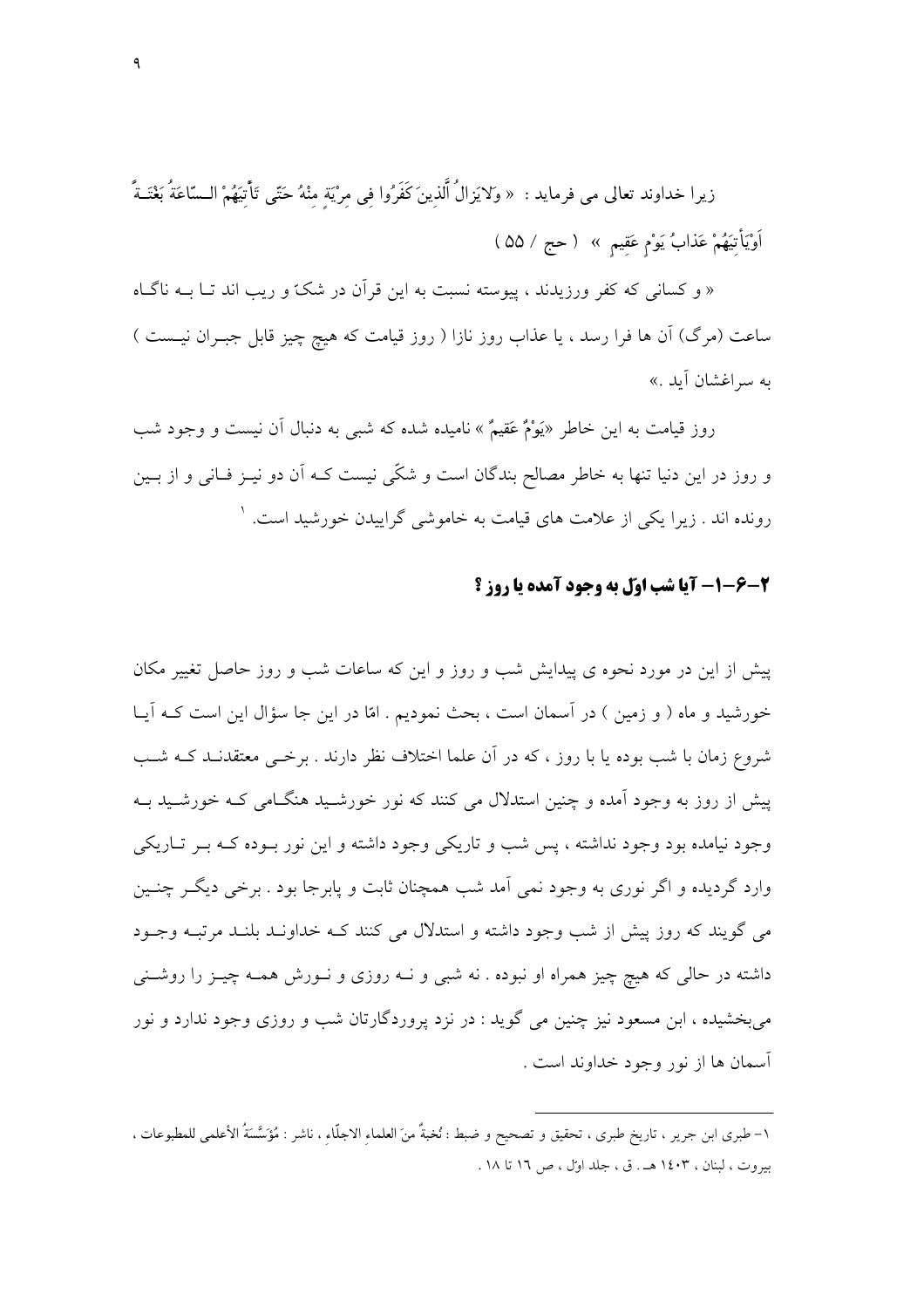ابوجعفر مي گويد : با استناد به اين اَيه از قراَن مجيد ، نظر اول صحيح است : « أَأَنْتُمْ أَشَدُّ خَلْقاً اَم السَماءَ بَناها رَفَعَ سَمْكَها فَسَوّاها و أَغْطَشَ لَيْلَها و أَخْرَجَ ضُحيها » « آيا آفريدن شما ( پــس از مرگ ) دشوارتر است یا اَسمان ، که اَن را بنا نمود . سقف اَن را برافراشت و (خلقـتش را ) نظـام بخشید و شبش را تاریک نمود و روزش را آشکار ساخت » ( نازعات / ۲۷ تا ۲۹ ) در این آیه می بینیم که با شب آغاز نموده و نه با روز .`

عبرانیان در قدیم الأیّام ساعات روز را از غروب اَفتاب تا غروب اَفتاب دیگر بــه حــساب می آوردند و بدین لحاظ ، شب قبل از روز اتّفاق می افتاد و احتمال قوی می رود که این ترتیب از وضع کتاب پیدایش(سفر تکوین تورات )باشد که درآن مسطور است«و شـام بـود و صـبح بـود و روز اول » ( سفر پیدایش ٥ و ٨ و ١٣ ) عبرانیــان ســاعات روز را دوازده و ســاعات شــب را نیــز دوازده قرارمیدادند لکن این ترتیب جز در خط استوا به طور تساوی نبود .<sup>۲</sup>

١– ابن اثير ، الكامل في التاريخ ، ناشر : دار الصَّادر للطَّباعة والنَّشر ، دار بيروت للطَّباعة و النَّـشر ، ١٣٨٦ هـــ . ق ، جلــداوَل ، ص ۲۱.

٢– بلاغي سيّد عبدالحجّة ، تعاليق حُجَّةُ التَّفاسير و بلاغ الإكسير ، چاپ خانه ي قم ، ١٣٤٦ هـ . ش .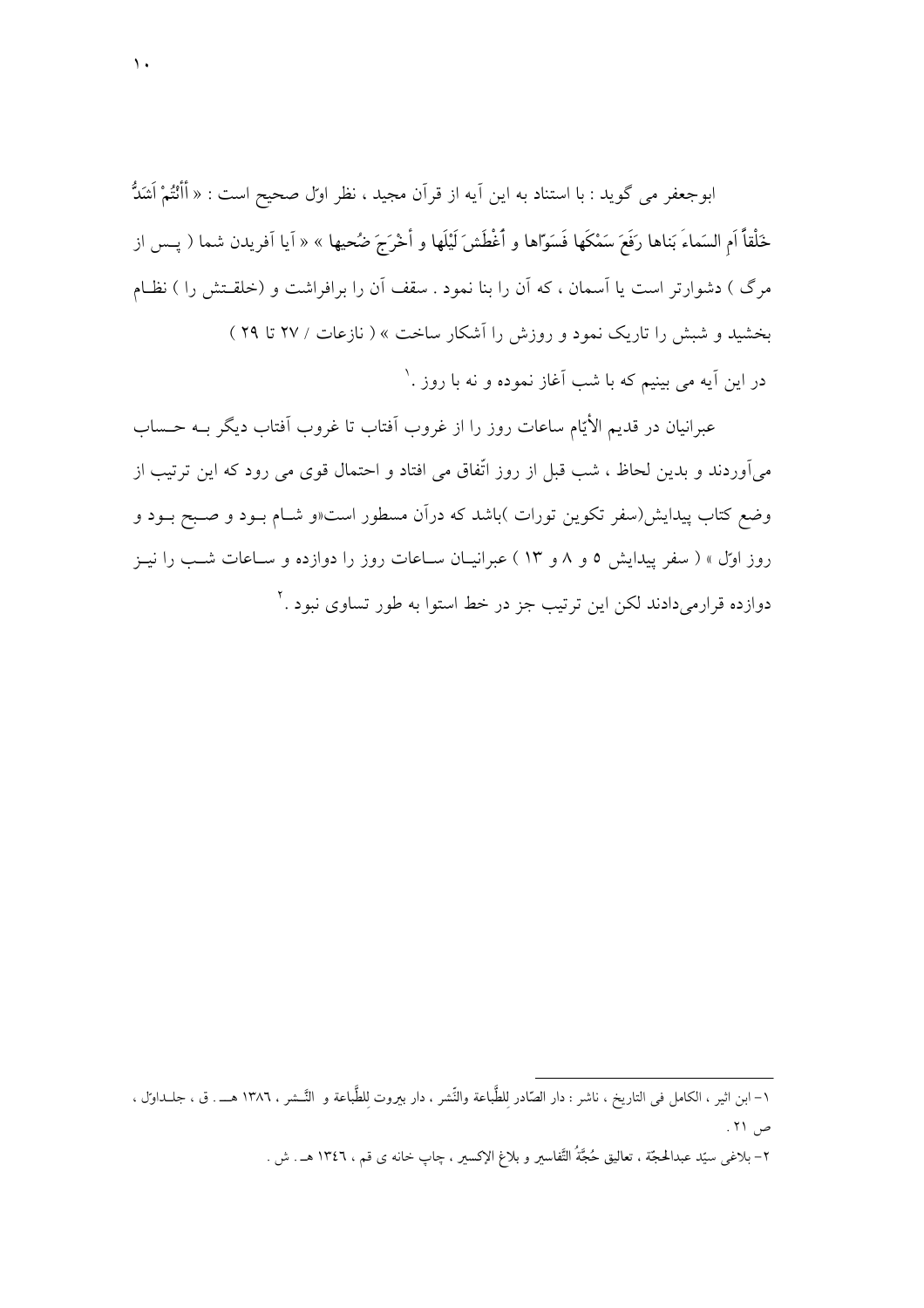$\frac{1}{2}$ 

شب و دوز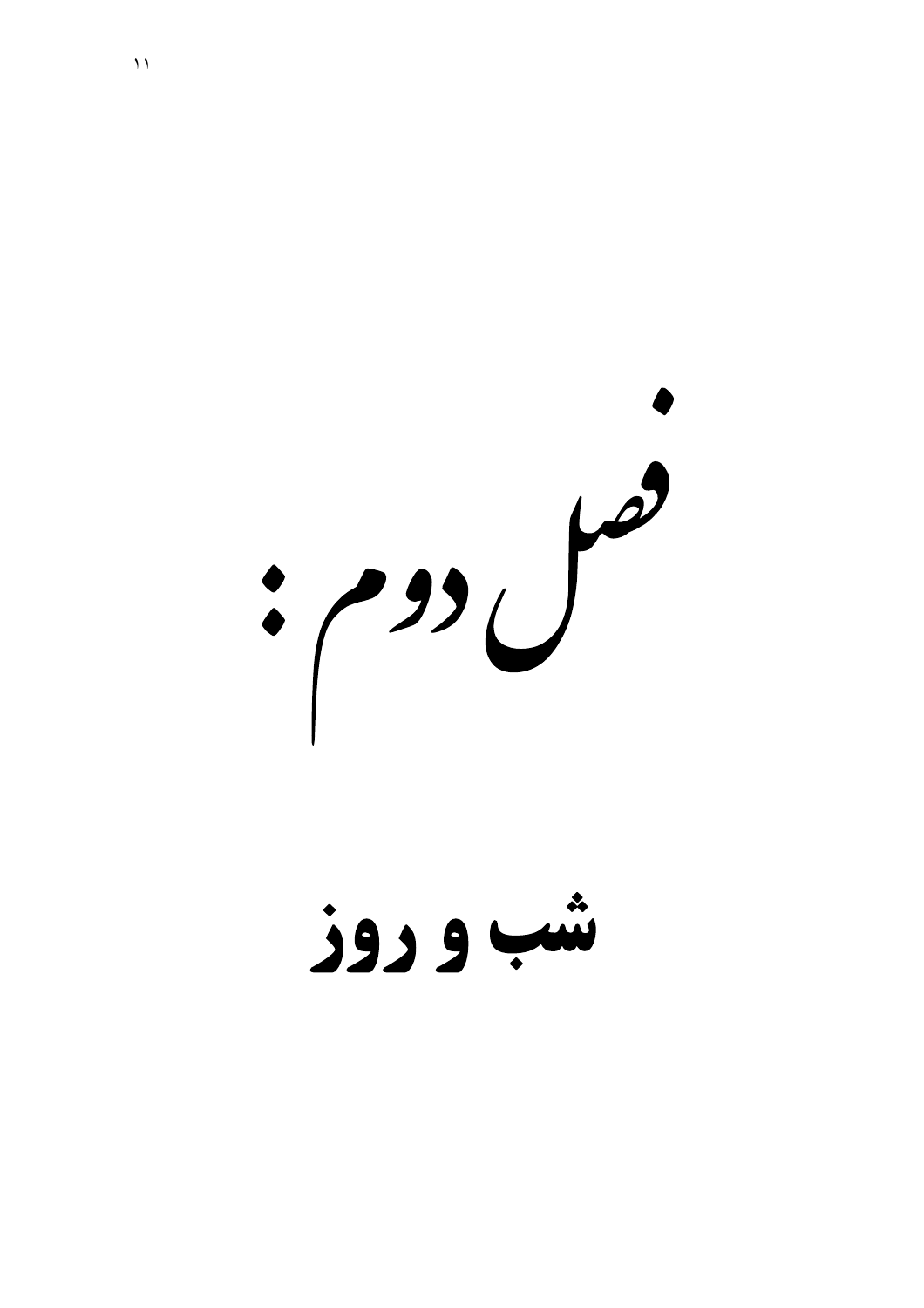### 1-2- دعوت شیانه , وزی حضرت نوح ( ع )

« قَالَ رَبِّ إِنِّي دَعَوۡتُ قَوۡمِي لَيۡلاً وَنَهَارًا » ( نوح / ۵ ) « گفت : يروردگارا من قوم خود را شب و روز دعوت كردم .»

حضرت نوح (ع) پیغمبری بود که بعد از ادریس نبی (ع) آمد ، او در سنّ پنجاه سالگی به پیامبری رسید . گفته اند که او درودگر بوده . او بر ً فرزندان قابیل فرستاده شد . این قوم در دشت زندگی می کردند که بعدها با عمو زادگان خود که در کوه می زیستند در آمیخته و همگــی ســاکن دشت شدند . بر اثر این اختلاط و انبوهی جمعیّت ، فساد و فحشاء در میان آن هـا رایـج گردیــد . در این حال بود که خداوند حضرت نوح (ع) را بــه پیــامبری برایــشان فرســتاد . او شــبانه روز در کوچه و بازار و در هر کوي و برزن با قوم خود صحبت مي نمود . آن ها را از خدا مي ترسـانيد و به عقاب خدا تهدید و توعید میکرد. امّا هیچ فایده نکرد و هر چند بر می آمد ، ایشان طـاغی تــر و یاغی تر گردیدند . همان طور که خداوند می فرماید : « چندان کـه بـیش دعـوت کـرد ، ایـشان رمیدند » حضرت نوح (ع) ۹۵۰ سال به دعوت قوم پرداخت امّا جز اذیّت و آزار و تمسخّر چیزی از آن ها نشنید تنها سام و حام و یافث و زنان ایشان و شش فرد دیگـر در ایــن مــدّت دراز بــه او ایمان آوردند . کلبی گوید : ایمان آوردگان هشتاد تن بودند ، چهل مـرد و چهـل زن . برخــی نیــز گفته اند : هفت نفر . قوم حضرت نوح (ع) که از ضرب و شتم و آزار و اذیّت و تمسخّر و رانــدن او نتیجهای نگرفته بودند و همچنان او را استوار بر راه خود می یافتند و مــی دیدنــد کــه دســت از دعوتش بر نمي دارد او را تهديد به قتل نمودند . حضرت نوح (ع) گفت: اي قوم من بر اداي ايـن رسالت و دعوت شما به ايمان ، از شما مالي طمع ندارم و اجرت و مزدي نمي خواهم . مزد من و ثواب من جز بر خدای نیست .

يس از گفت و گوي فراوان ميان حضرت نوح (ع) و قومش ، بالأخره قــوم جــواب آخــر خود را دادند ًو گفتند : ای نوح ، با ما جنگ و جدال آغاز کردی و جدل با ما را از حــدّ و انــدازه بردی ، به تو ایمان نمی آوریم ، آنچه از عذاب وعده می دهی ، برما بیاور اگر راست می گویی .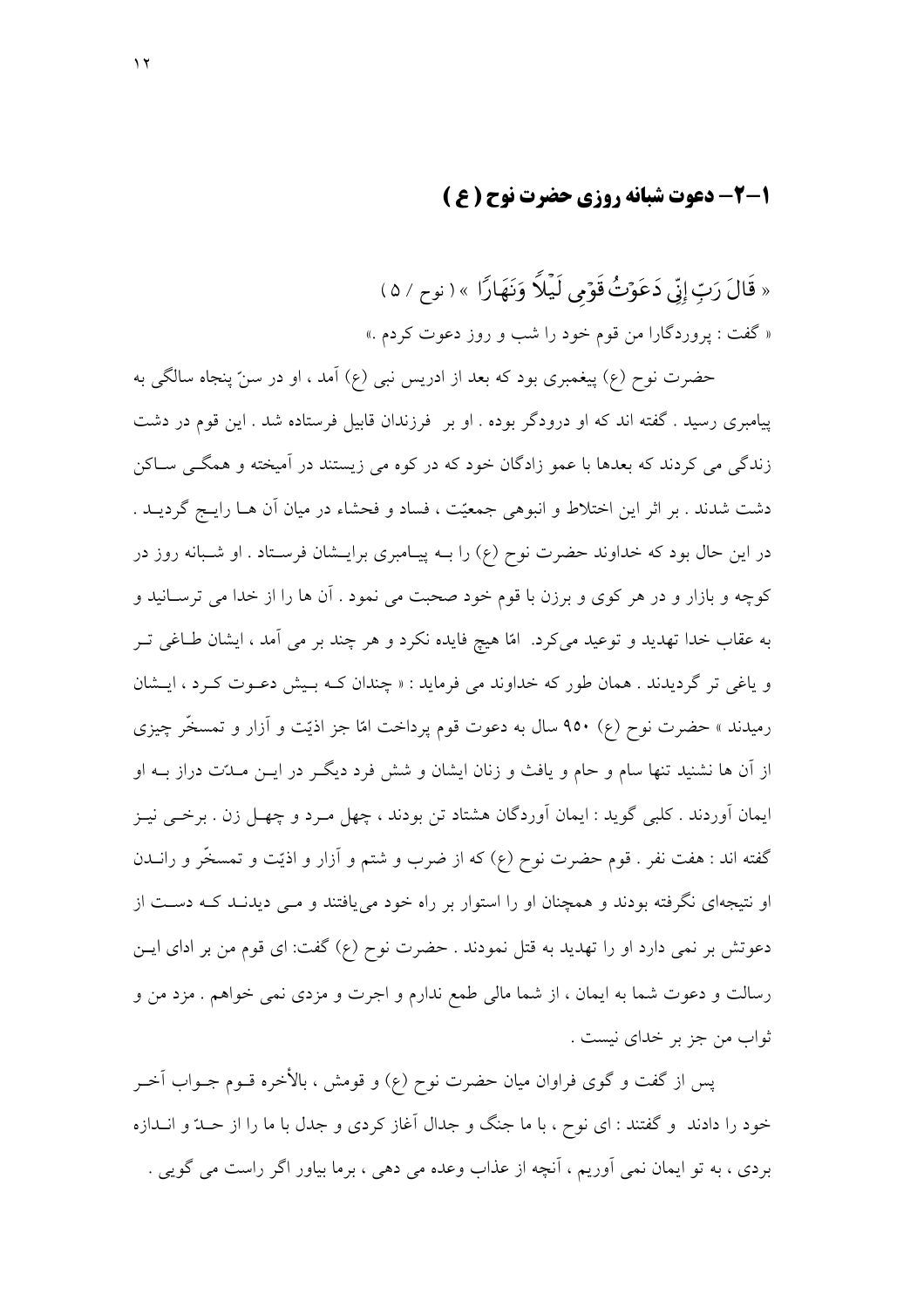حضرت نوح (ع) گفت : آن عذاب به دست خداست نه به دست من . در این وقت بــود که ندایی از سوی خداوند آمد که : « طمع بردار از ایمان اینان ، در بؤس و رنج و سختی نباش بــر آنچه ایشان می کنند » . پس نوح (ع) نا امید شد و بر آنان نفرین کرد . آنگاه حق تعـالی فرمـود : « تو ساز کشتی کن و در باب این کافران با ما هیچ سخن مگو که ایـشان را غـرق خـواهم کـرد » عبدالله بن عبّاس گفت : نوح (ع) کشتی را به دو سال ساخت ، از چوب ساج و بر سه طبقه بــرای انواع حیوانات و پرندگان و نوح (ع) و یاران او بر طبقه ی بالایی بودنـد . قـوم در حـال سـاختن کشتی براو عبور کرده و او را به تمسخّر می گرفتند ، زیرا کـشتی سـاختن او بــر زمــین خــشک و أمدن عذاب و …. را باور نمي كردند و او را ديوانه خطاب مي نمودند . سرانجام وقت عذاب فـرا رسید حضرت نوح (ع) با پاران خود و پرندگان و درندگان در کشتی سـوار شـد . آن گـاه بــاران عذاب شروع به باریدن نمود و زمین چشمه های خود را به اذن خدا جوشـان نمـود تـا بــه مــدّت چهل روز که آب همه جا را فرا گرفته و هیچ پناه گاهی نمانده بود . در این بین کنعان فرزند نــوح (ع) نیز در میان گمراهان در حال غرق شدن بود . حضرت نوح (ع) از سر مهر پـدری او را صـدا زد که بیا و با ما سوار بر کشتی شو و با کافران مباش . گفت : من برکوهی گریزم تا مرا از آب نگه دارد نوح (ع) گفت : امروز راه فراری از عذاب خدا نیست . در همین مناظره بود که آب میـان آن دو حایل شد و کنعان را غرق نمود . آن گاه کـه آب همـه ی کـافران را غـرق نمـود ، بـه دسـتور خداوند ، آسمان باریدن را قطع نمود و زمین آب ها را در خود فرو برد. در خبر است کـه کــشتی نوح (ع) در اواخر ذي الحجّه بر كوه جودي بنشست .'

به نظر می آید دعوت شبانه روزی حضرت نوح (ع) به این معنا است کـه ایـشان دعـوت خود را در همه ي حالات ادامه مي داد و هيچ وقت نسبت به رسالتي كه پروردگار بر عهـده ي او گذاشته بود بی تفاوت یا کم کار نبود . ایشان در ساعات روز و شب و در حضر و سفر در اوقـات کار و بیکاری در خستگی و استراحت در اوّل و وسط و آخر رسالتش که به گفته ی قرآن کریم

۱– حقوقی عسکر ، تحقیق در تفسیر ابوالفتوح رازی ، چاپ اوّل ،ناشر:سازمان چاپ ونشردارالحدیث ، قم،تابستان ۱۳۸۴ هـ. ش. جلد سوَّم ، ص ٥٢ تا ٤٤.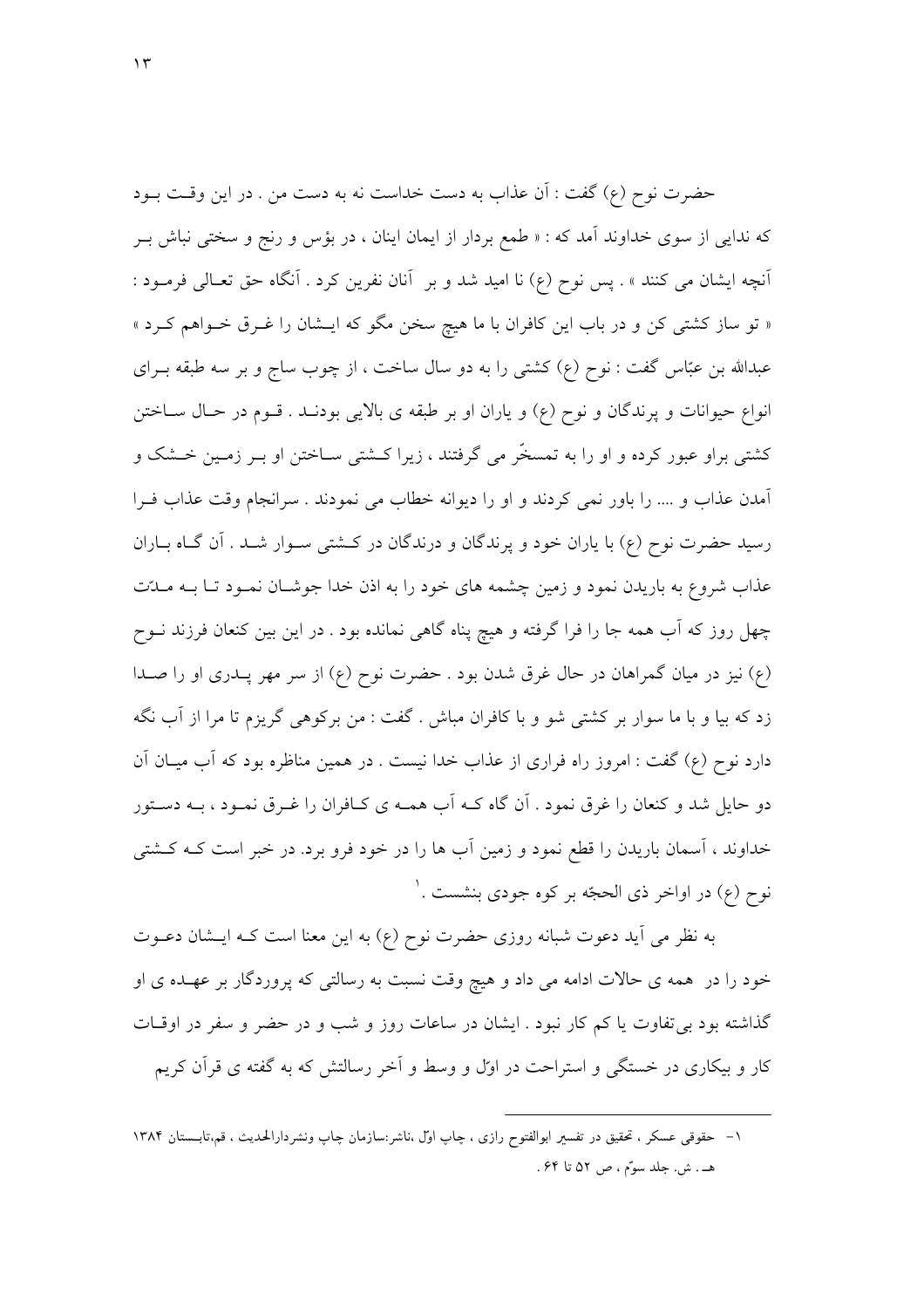۹۵۰ سال به طول انجامید ، هیچ وقت در ارائه ی رسالت خود احساس خستگی ننمــود . و این کار خود را آن قدر ادامه داد که دیگر تاب و توان جسمی اش رو به تحلیل رفت و توانی در خود برای ادامه ی کار ندید و کفّار نیز او را تهدید به قتل نمودند در این وقت بود کــه دســت بــه نفرین قوم خود برداشت و با دلمی پر از اندوه فرمود : پروردگارا من این قوم را شـبانه روز دعـوت نمودم يعني رسالت خود را در حدّ توانم به انجام رساندم ، و به تكليفم عمل نمودم ؛ امّا مي بينـي که این قوم هرگز متذکّر نمی شوند و جز گروهی اندک به راه حق نیامده اند . پس عذاب خــود را بر اینان فرود آور . و بعد از این بود که خداوند عذاب خود را به صورت بارانی شدید بـرآن قــوم فرستاد . امّا لجاجت اين قوم را ببين كه حتّى تا وقت فرود آمدن عذاب نيز تسليم حــقّ نــشدند تــا این که هلاک گردیدند .

## 2-2- شب ها و روزهای عذاب 1-2-2- آيات مربوطه

« إِنَّمَا مَثَلُ ٱلْحَيَوٰةِ ٱلدُّنْيَا كَمَآءٍ أَنزَلْنَـٰهُ مِنَ ٱلسَّمَآءِ فَٱخۡتَلَطَ بِهِۦ نَبَاتُ ٱلْأَرۡض مِمَّا يَأْكُلُ ٱلنَّاسِ ۚ وَٱلْأَنْعَدِ رَحَيٌّ ۚ إِذَآ أَحَذَتِ ٱلْأَرۡضُ زُخۡرُفَهَا وَٱزِيَّنَتۡ وَظَر ۚ ۚ أَهۡلُهَآ أَنَّهُمۡ قَلدِرُونَ\_ عَلَيْهَآ أَتَنهَآ أَمۡرُنَا لَيۡلاً أَوۡنَهَارَا فَجَعَلۡنَـٰهَا حَصِيدًا كَأَن لَّمۡ تَغۡر ۖ بِٱلۡأَمۡسَ كَذَالِكَ نُفَصِّلُ ٱلْكَيَسَ لِقَوْمِ يَتَفَكَّرُونَ » ( يونس / ٢۴ )

« مَثل دنیا مانند اَبی است که از اَسمان نازلش می کنیم گیاه زمین با اَن مشروب و مخلوط می شود . گیاهی که یا از خوردنی های مردم است ، و یا از چریدنی حیوانات ؛ همین که زمین منتها درجه خرَّمی خود را دریافت ، و آراسته گردید ، مردم آن سرزمین ،از ما و کار ما بی خبر شده ؛ می پندارند این خودشان هستند که این بهره ها را از زمین گرفته و به چنگ آورده اند ولی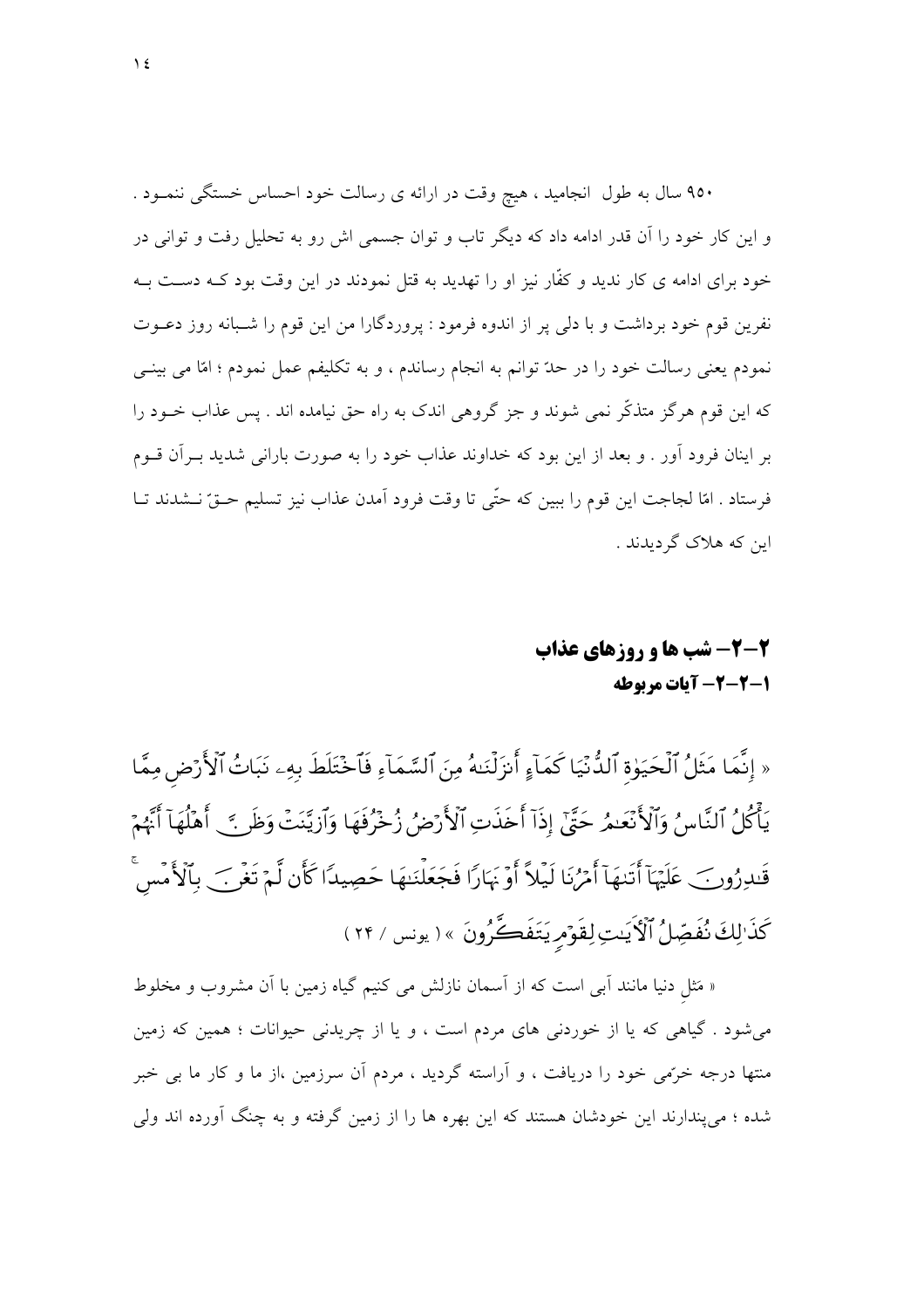«قُلْ أَرَءَيْتُمْ إِنْ أَتَنكُمْ عَذَابُهُۥ بَيَنتًا أَوْ بَهَارًا مَّاذَا يَسْتَعْجِلُ مِنْهُ ٱلْمُجْرمُونَ »  $( \Delta \cdot / )$ يونس

« بگو به من خبر دهید که اگر شب که در خوابید یا روز که به کسب و کارید عذاب خدا رسد ( چه راه فراری دارید ) چرا گناه کاران ( به جای توبه ) عذاب را به تعجیل می طلبند ؟»

« وَلَمَّا جَآءَ أَمْرُنَا خَيِّيَنَا شُعَيبًا وَٱلَّذِينَ ءَامَنُواْ مَعَهُۥ بِرَحْمَةٍ مِّنَّا وَأَخَذَتِ ٱلَّذِينَ ظَلَمُواْ ٱلصَّيْحَةُ فَأَصۡبَحُواْ فِي دِيَـرِهِمۡ جَـٰثِمِينَ ﴾( هود / ٩۴)

« هنگامی که امر ( عذاب ) ما بیامد ، شعیب و کسانی راکه به او ایمان آورده بودند به رحمتی از سوی خود نجات دادیم و کسانی راکه ستمکار بودند صیحه ی عذاب فرا گرفت و صبح کردند در حالی که در خانه های خود مردگانی شدند به رو در افتاده »

«فَكَذَّبُوهُ فَأَخَذَتْهُمُ ٱلرَّجْفَةُ فَأَصْبَحُواْ فِي دَارِهِمْ جَـٰثِمِينَ » ( عنكبوت / ٣٧ ) « لیکن او را تکذیب کردند پس زلزله ایشان را بگرفت و صبح همه در خانه ی خود به روی زمین در افتاده و هلاک گشتند .»

«فَأَسْرِ بِأَهْلِكَ بِقِطَعٍ مِّنَ ٱلَّيْلِ وَٱتَّبِعَ أَدْبَـٰرَهُمْ وَلَا يَلْتَفِتْ مِنكُمْ أَحَدٌ وَٱمْضُواْ حَيْثُ د<br>تَؤْمَيُّونَ » ( حجر / ۶۵ )

« پس خاندانت را شبانه بیرون ببر ، و خودت دنبالشان به راه بیفت ، و مواظب باش احدی از شما یشت سر خود ننگرد ، و راهی که مأمور شده اید بگیرید و بروید » «إِنَّآ أَرۡسَلۡنَا عَلَيۡهُمۡ حَاصِبًا إِلَّآ ءَالَ لُوطِ ۖ جٌّيَّنَنُهُم بِسَحَرِ » ( قمر / ٣۴ )

« و ما بادی سنگ بار برآنان فرستادیم ، و به جز خاندان لوط که در سحرگاهان نجات دادیم همه را هلاک نمودیم .»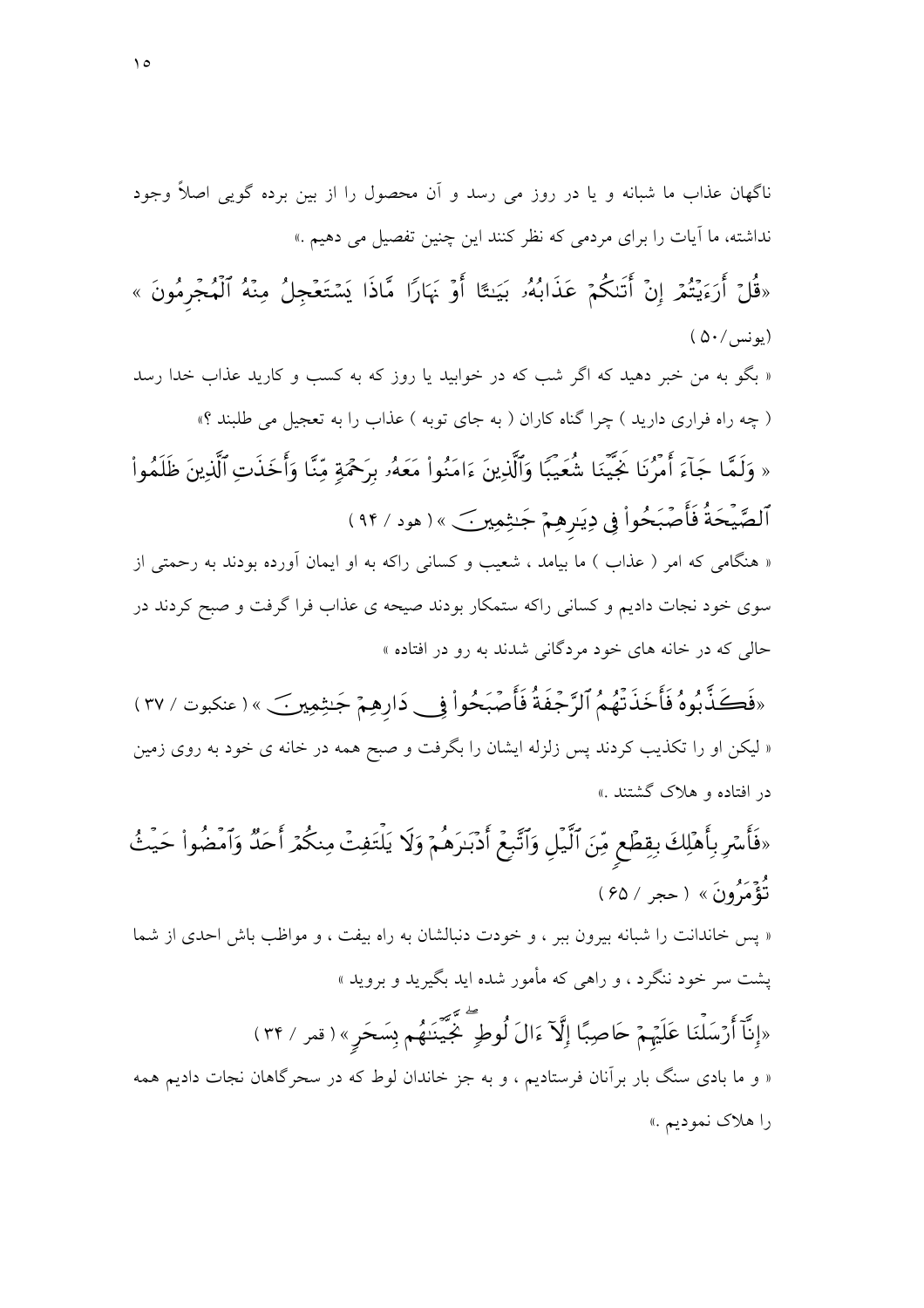«قَالُواْ يَلُوطُ إِنَّا رُسُلُ رَبِّكَ لَن يَصِلُوٓاْ إِلَيۡكَ ۖ فَأَسۡرِ بِأَهۡلِكَ ۚ بِقِطۡعٍ مِّنَ ٱلَّيۡلِ وَلَا يَلْتَفِتۡ مِنڪُمۡۚ أَحَدُّ إِلَّا ٱمۡرَأَتَكَ ۚ إِنَّهُۥ مُصِيبُهَا مَاۤ أَصَابَهُمۡۚ إِنَّ مَوۡعِلَدهُمُ ٱلصُّبۡحُ أَلَيْسَ ٱلصُّبِّحُ بِقَرِيبٍ» ( هود / ٨١ ) « گفتند : ای لوط ! ما فرستادگان پروردگار تو هستیم ،آنان هرگز به تو دسترسی پیدا نخواهند کرد پس پاسی از شب گذشته ، خانواده ات را ( از این سرزمین ) بیرون بر و ( مراقب باش ) تا هیچ کس از شما روی بر نگرداند . ولی همسرت را (با خود مبر) زیرا آن بلایی که به همه می رسد به او(نیز) خواهد رسید همانا وقت (نابودی ) آنان صبح است ، آیا صبح نزدیک نیست ؟!» «سَخَّرَهَا عَلَيْهِمْ سَبْعَ لَيَالِ وَتَمَنِيَةَ أَيَّامٍ حُسُومًا فَتَرَى ٱلْقَوۡمَ فِيهَا صَرۡعَىٰ كَأَنَّهُمۡ أَعْجَازُ غَمْلِ خَاوِيَةِ» ( حاقّه / ٧ ) « خداوند اّن ( باد سهمگین ) را هفت شب و هشت روز بر اّنان مسلّط کرد تو ( اگر اّن جا بودی) آن مردم را می دیدی که مانند کنده های درخت خرما سرنگون شده اند .»

> 2-2-2- تفسير آيات 1-2-2-2- آیات 24 و ۵۰ سوره ی بونس

۱– قرائتی محسن ، تفسیر نور ، چاپ یازدهم ، ناشر : مرکز فرهنگی درس هـایی از قـراَن ، تهـران ، پـاییز ۱۳۸۳ هـــ . ش ، جلدينجم، ص ٢٠١. ۲– همان ، ص ۲۲۴ .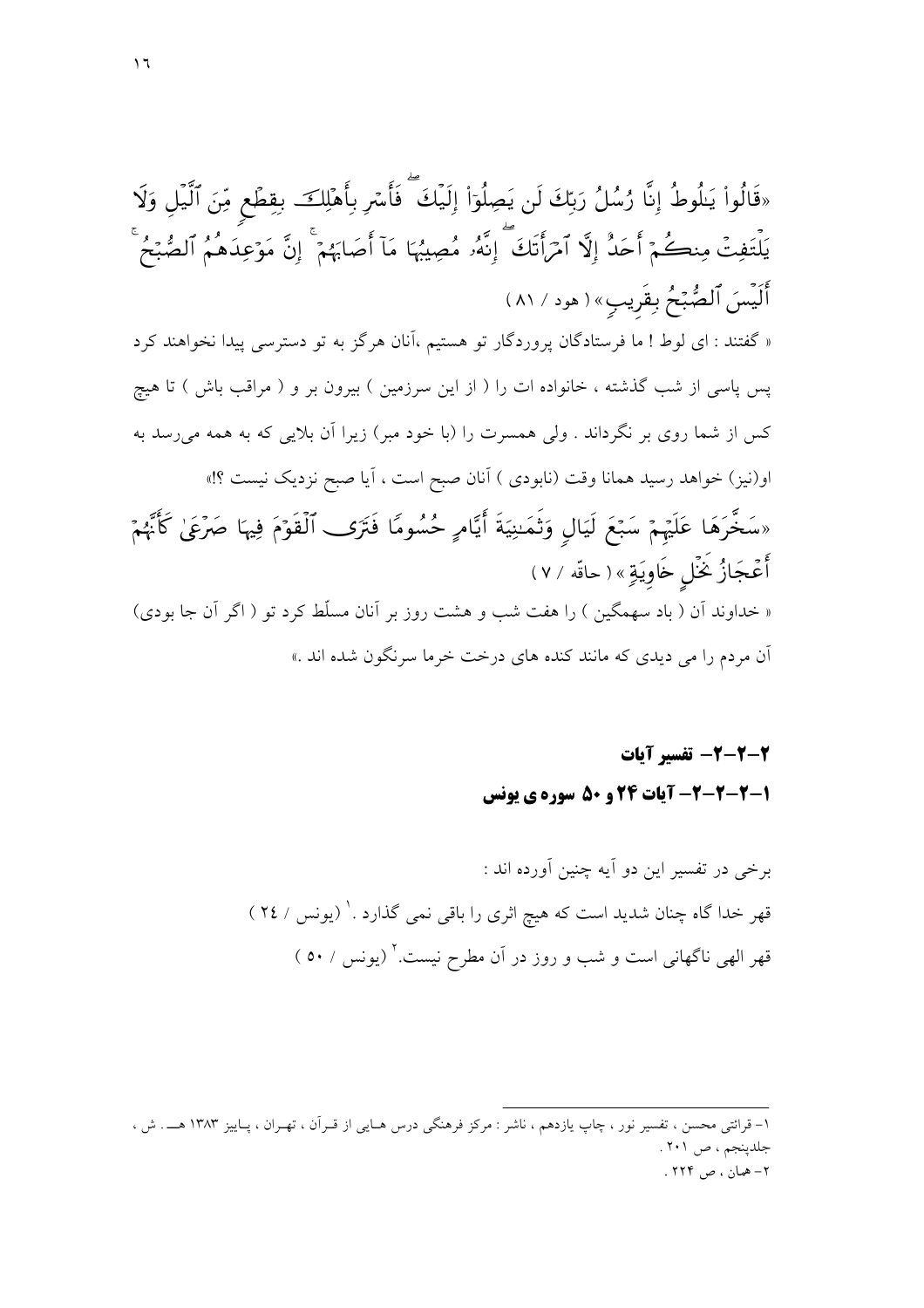#### 2-2-2-2- شرح مختصري از زندگي حضرت شعيب (ع)

« وَلَمَّا جَآءَ أَمْرُنَا جَيَّنَا شُعَيْبًا وَٱلَّذِينَ ءَامَنُواْ مَعَهُۥ بِرَحْمَةٍ مِّنَّا وَأَخَذَتِ ٱلَّذِينَ ظَلَمُواْ ٱلصَّيْحَةُ فَأَصَّبَحُواْ فِي دِيَـرِهِمْ جَـٰثِمِير ۖ ﴾( هود / ٩۴) « هنگامی که امر ( عذاب ) ما بیامد ، شعیب و کسانی راکه به او ایمان آورده بودند به رحمتی از سوی خود نجات دادیم و کسانی راکه ستمکار بودند صیحه ی عذاب فرا گرفت و صبح کردند در حال<sub>م،</sub> که در خانه های خود مردگان<sub>ی</sub> شدند به رو در افتاده »

در شرح این آیه اشاره ی مختصری به زنـدگی حـضرت شـعیب(ع) مـی نمـاییم . سـیره نويسان نسب او را به حضرت ابراهيم (ع) و برخي بــه حـضرت لــوط (ع) مــي(ســانند ، يكــي از پیامبران خدا بود کـه بعـد از حـضرت یوسـف (ع) و پـیش از حـضرت موسـی بـن عمـران (ع) برانگیخته شد . او از عرب عاربه از قبیله ی « عنزة » بود . او به شوق خداوند بسیار می گریست . آنچنان که چشمانش را از دست داد . شهر او مدین است که درکنار خلیج عقبه در نزدیکـی محـل سکونت حضرت لوط (ع) در نواحی بقاء از توابع شام واقع بود . قوم او کارهای ناپسند از جملـه کم فروشی را می کردند . آنان دعوت حضرت شعیب (ع) را نپذیرفتند و در نتیجـه دچـار عــذاب شدند و ایشان (ع) مأمور هدایت قوم « ایکه » گردیدند ، که در تبوک فعلی سـاکن بودنــد . مــردم «ایکه » نیز دعوت وی را نیذیرفتند وییامبرخدا را تهدید به مرگ کردند خداوند نیـز هـوایی بـسیار گرم به مدّت هفت یا نه روز برآنها چیره گردانید تا از پای درآمدند . آن ها اولین قومی بودند کـه ترازو و پیمانه به کار بردند . `

۱– شبستری عبدالحسین ، اَعلامُ القرآن ، چاپ اوّل ، انتشارات دفتر تبلیغات اسلامی ، قم ، ۱۳۷۹ هــ . ش ، ص ۴۸۹ – ۴۸۸ .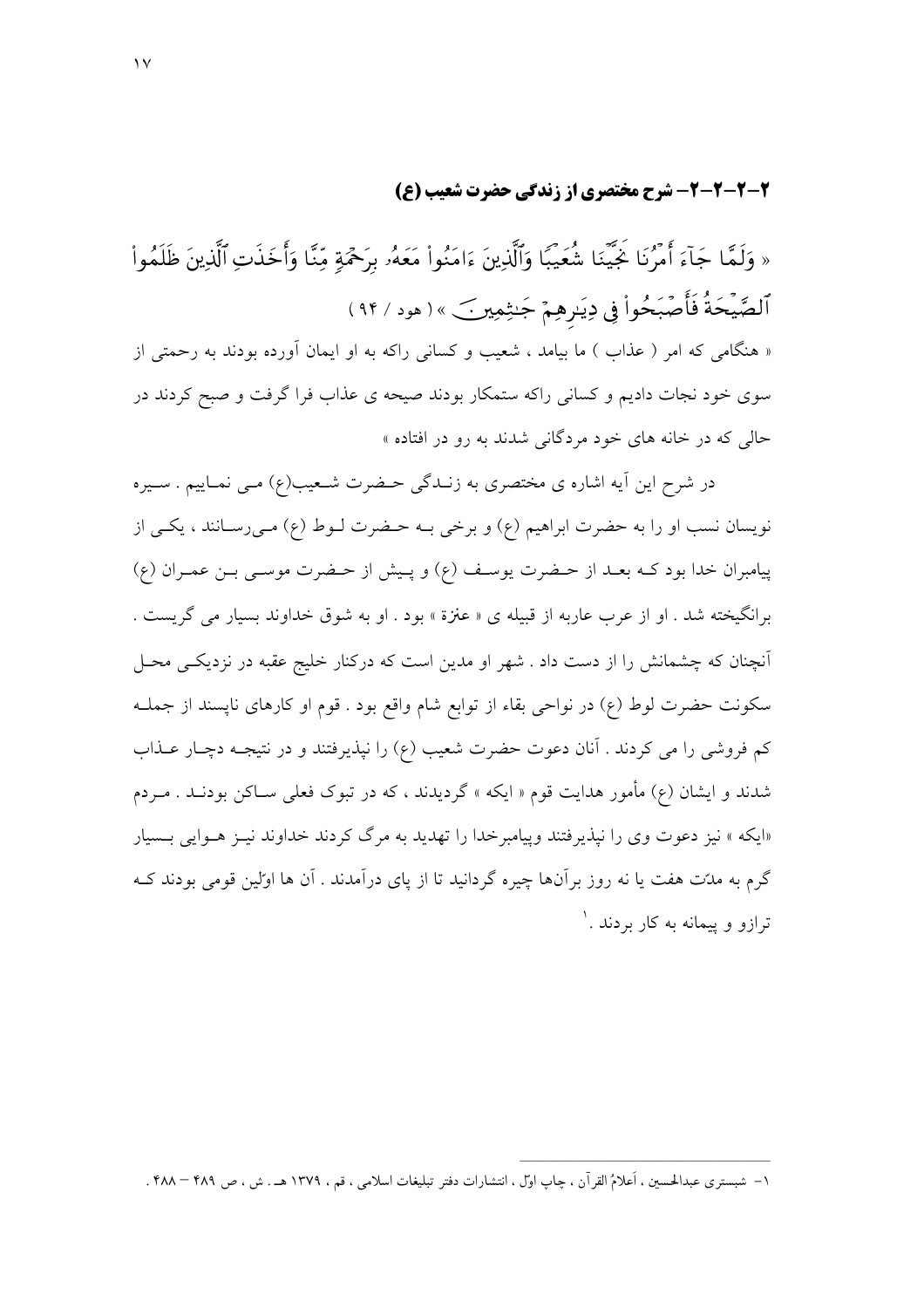#### 2-2-2-2- آیه 37 سوره ی عنکبوت

«فَكَذَّبُوهُ فَأَخَذَتْهُمُ ٱلرَّجْفَةُ فَأَصْبَحُواْ فِي دَارِهِمْ جَنِثِمِينِ ﴾ ( عنكبوت / ٣٧ ) « لیکن او را تکذیب کردند پس زلزله ایشان را بگرفت و صبح همه در خانه ی خود به روی زمین در افتاده و هلاک گشتند .»

برخی در تفسیر این آیه چنین آورده اند که : قوم شعیب را بامدادان عذاب فـرا رسـید در حالي كه در رختخواب بودند و اجل بيش از نيم خيز شدن مهلتشان نداد .' برخي ديگر ذيل اين آيه آورده اند : واژه ي جاثم از ماده ي « جَثْمْ » و به معنى نشستن روي زانــو و توقُّف در یک مکان است ، بعید نیست این تعبیر اشاره به آن باشد که آن هــا( قــوم شــعیب ) در موقع وقوع این زلزله ی شدید در خواب بودند ، ناگهان به یا خاسـتند ، همـین کـه بـر سـر زانـو نشستند ، حادثه به آن ها مهلت نداد و با فرو ریختن دیوارها و صاعقه ای که با آن زلزله ی مرگبار همراه بود ، جان خود را از دست دادند .<sup>۲</sup>

#### 4-2-2-2- حضرت لوط (ع) :

حضرت لوط (ع) كه نسبتش به حضرت نـوح (ع) مـى رسـد يكـى از پيـامبران معـروف خداوند است . او فرزند برادر ابراهیم (ع) و گفته شده فرزند خاله ی او بود و ساره همسر ابراهیم (ع) خواهر او بود . او به جوانمردي و بخشش معروف بود ، داراي اموال و احشام فراوانبي بـود . به ابراهیم (ع) ایمان آورد و همراه او از بابل یا کلــدان بــه بــلاد شــام آمــد . لــشکر روم اورا اســیر نمودند . امّا با تلاش ابراهیم (ع) از دست لشکریان آزاد شد . سپس از ابراهیم (ع) جدا شد و در

۱– قرائتی محسن ، تفسیر نور ، ج ۹ ، ص ۱۴۳ .

۲– مکارم شیرازی ناصر ، تفسیر جوان ، چاپ دوّم ، انتشارات بیان جوان ، تهران ، پاییز ۱۳۸۲ هـ . ش ، جلـد چهـارم ، ص ۹۲.